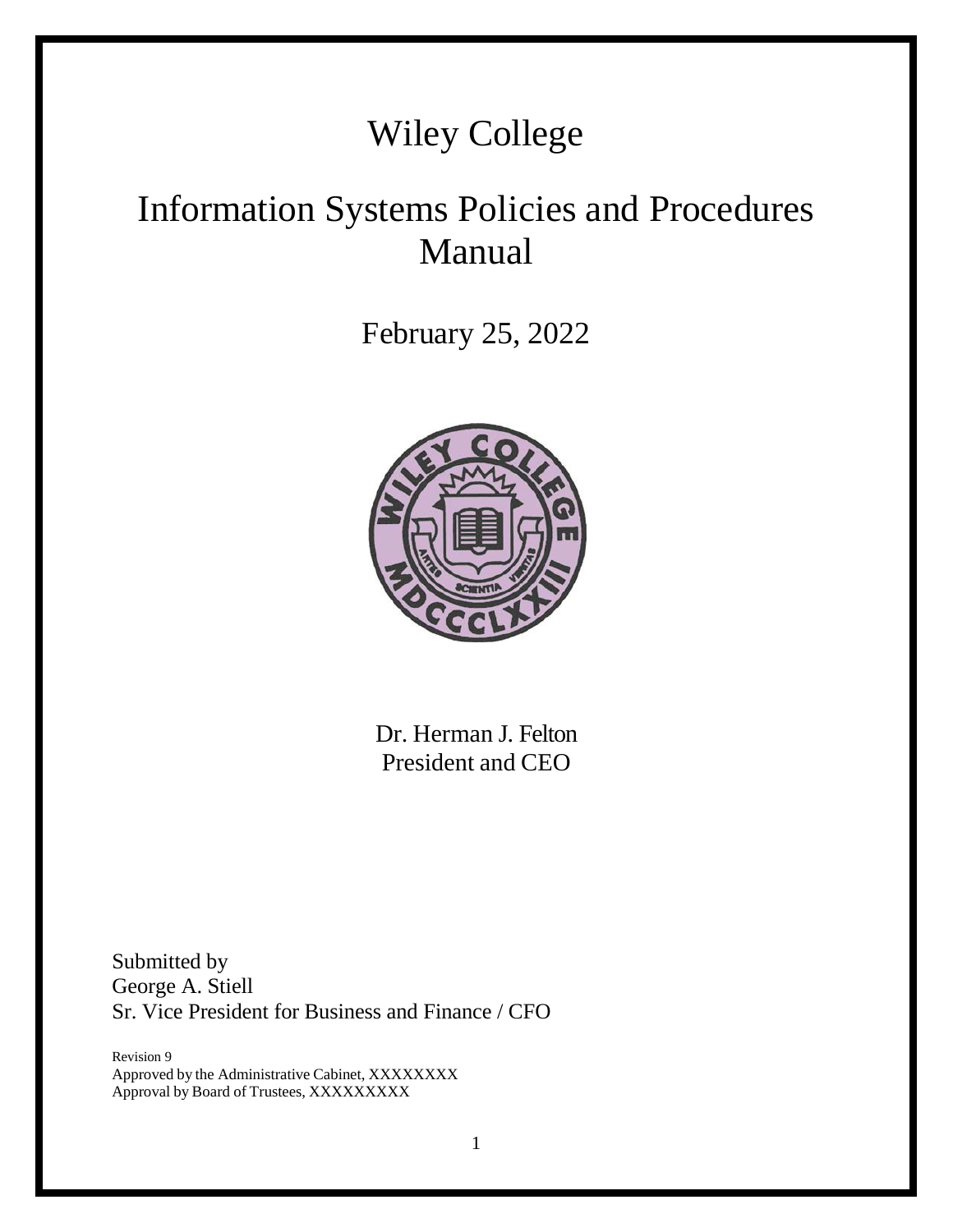| Revision       | Date/Purpose                   | Person                  |
|----------------|--------------------------------|-------------------------|
| 1              | June 3, 2003 (BOT Approval)    | Terry Jordan, CIO       |
| $\mathbf{2}$   | June 12, 2004 (Cab Approval)   | N. E. Hewitt, CIO       |
| $\overline{3}$ | February 17, 2004 (Rev)        | N.E. Hewitt, CIO        |
| 4              | September $26$ , $2005$ (Rev)  | N.E. Hewitt, CTO        |
| $\overline{5}$ | October 3, 2005 (Cabinet       | N.E. Hewitt, CTO        |
|                | approved revisions)            |                         |
| 6              | July 1, 2008 (review/update)   | N.E. Hewitt, CTO        |
|                |                                |                         |
| 7              | June 2, 2011 (review/update)   | N.E. Hewitt, CTO        |
| 8              | March 15, 2020 (review/update) | G. Stiell SVP Bus & Fin |
| 9              | February 25, 2022              | Darren Ashley, CTO      |
|                | (review/update)                |                         |
|                |                                |                         |
|                |                                |                         |
|                |                                |                         |
|                |                                |                         |
|                |                                |                         |
|                |                                |                         |
|                |                                |                         |
|                |                                |                         |
|                |                                |                         |
|                |                                |                         |
|                |                                |                         |
|                |                                |                         |
|                |                                |                         |
|                |                                |                         |
|                |                                |                         |
|                |                                |                         |
|                |                                |                         |
|                |                                |                         |
|                |                                |                         |
|                |                                |                         |
|                |                                |                         |
|                |                                |                         |
|                |                                |                         |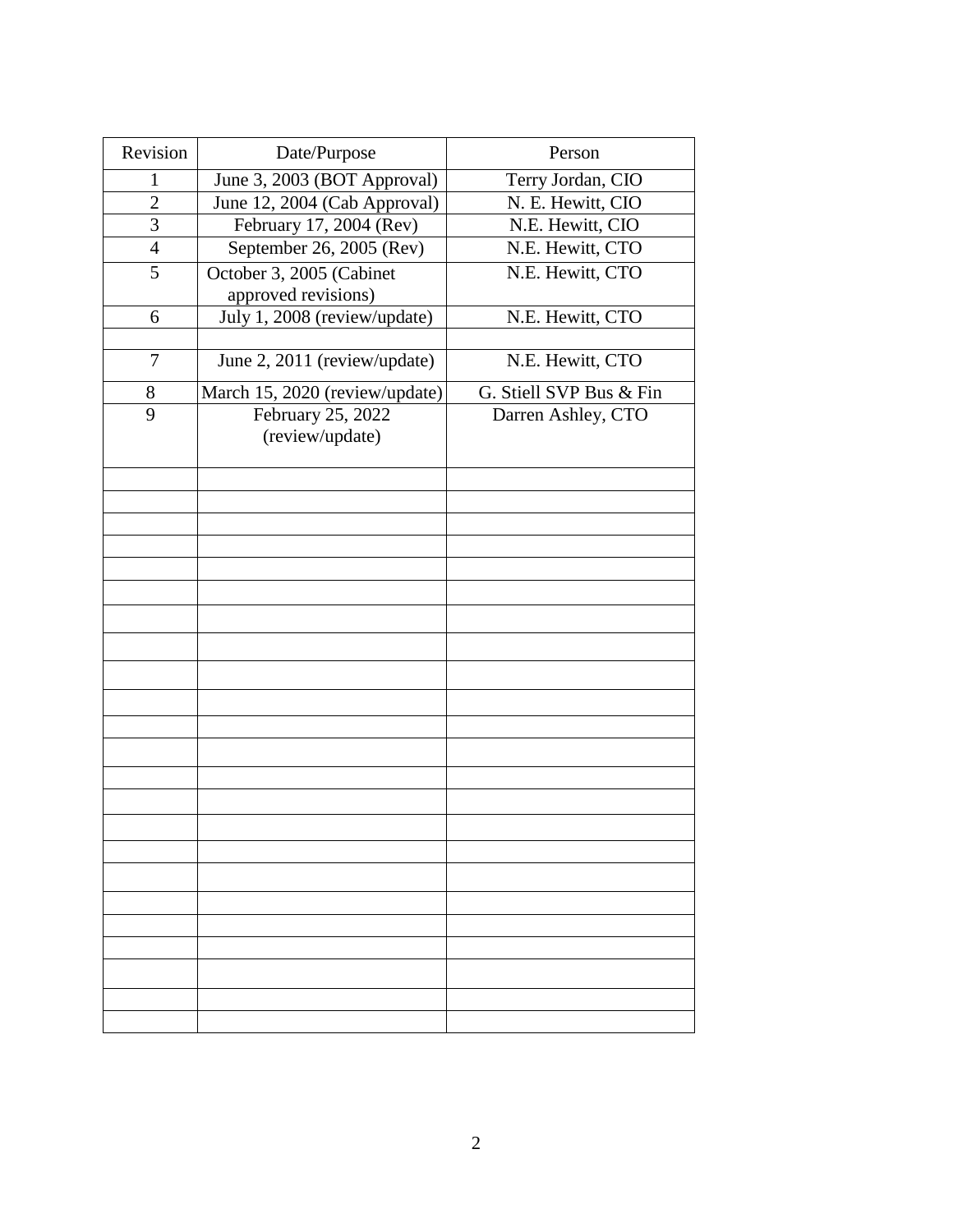# **Table of Contents**

| 1.0 |            |  |
|-----|------------|--|
| 2.0 |            |  |
| 3.0 |            |  |
|     |            |  |
| 4.0 |            |  |
|     | 4.1        |  |
|     | 4.2<br>4.3 |  |
|     |            |  |
| 5.0 |            |  |
| 6.0 |            |  |
|     | 6.1        |  |
|     | 6.2        |  |
|     | 6.3        |  |
|     | 6.4        |  |
|     | 6.5        |  |
|     | 6.5.1      |  |
|     | 6.5.2      |  |
|     | 6.5.3      |  |
| 6.6 |            |  |
| 7.0 |            |  |
|     | 7.1        |  |
|     | 7.2        |  |
|     | 7.3        |  |
|     | 7.4        |  |
|     | 7.4.1      |  |
|     | 7.4.2      |  |
|     | 7.4.3      |  |
| 7.5 |            |  |
| 8.0 |            |  |
|     | 8.1        |  |
|     | 8.1.1      |  |
|     | 8.1.2      |  |
|     | 8.2        |  |
|     | 8.3        |  |
|     | 8.4        |  |
|     | 8.4.1      |  |
|     | 8.4.2      |  |
|     | 8.5        |  |
|     | 8.6        |  |
|     | 8.7<br>8.8 |  |
|     | 8.9        |  |
|     |            |  |
| 9.0 |            |  |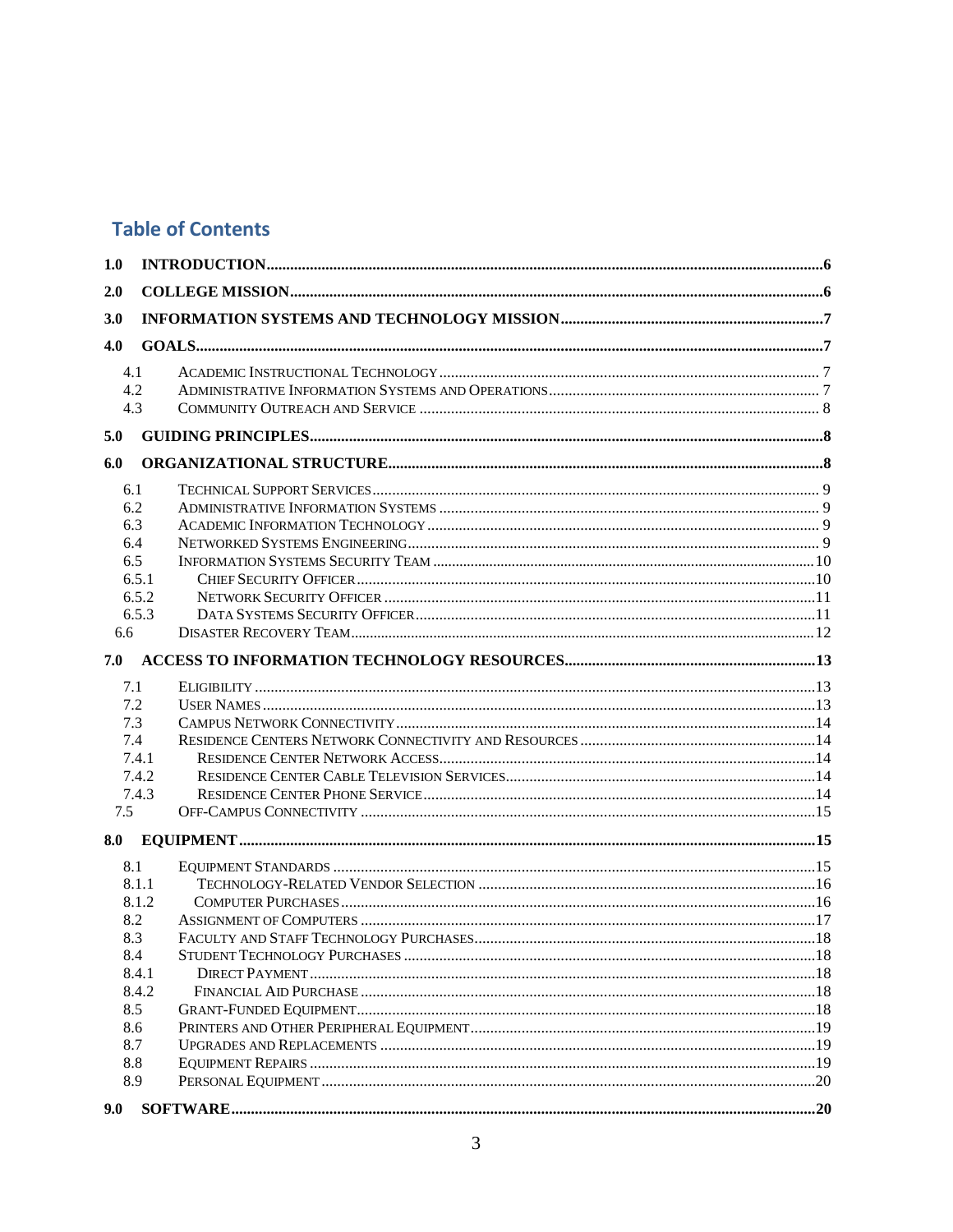| 9.1          |  |
|--------------|--|
| 9.2          |  |
| 9.3<br>9.4   |  |
| 9.5          |  |
| <b>10.0</b>  |  |
| 11.0         |  |
| 11.1         |  |
| 12.0         |  |
| 13.0         |  |
| 14.0         |  |
| 15.0         |  |
| 16.0         |  |
| 17.0         |  |
| <b>18.0</b>  |  |
| 19.0         |  |
| 19.1         |  |
| 19.2         |  |
| 19.3         |  |
| 19.4<br>19.5 |  |
| <b>20.0</b>  |  |
| 21.0         |  |
| 22.0         |  |
| 23.0         |  |
| 24.0         |  |
| 24.1         |  |
| 24.2         |  |
| 24.3         |  |
| 25.0         |  |
| 26.0         |  |
| 27.0         |  |
| 28.0         |  |
| 29.0         |  |
|              |  |

Effective: July 1, 2011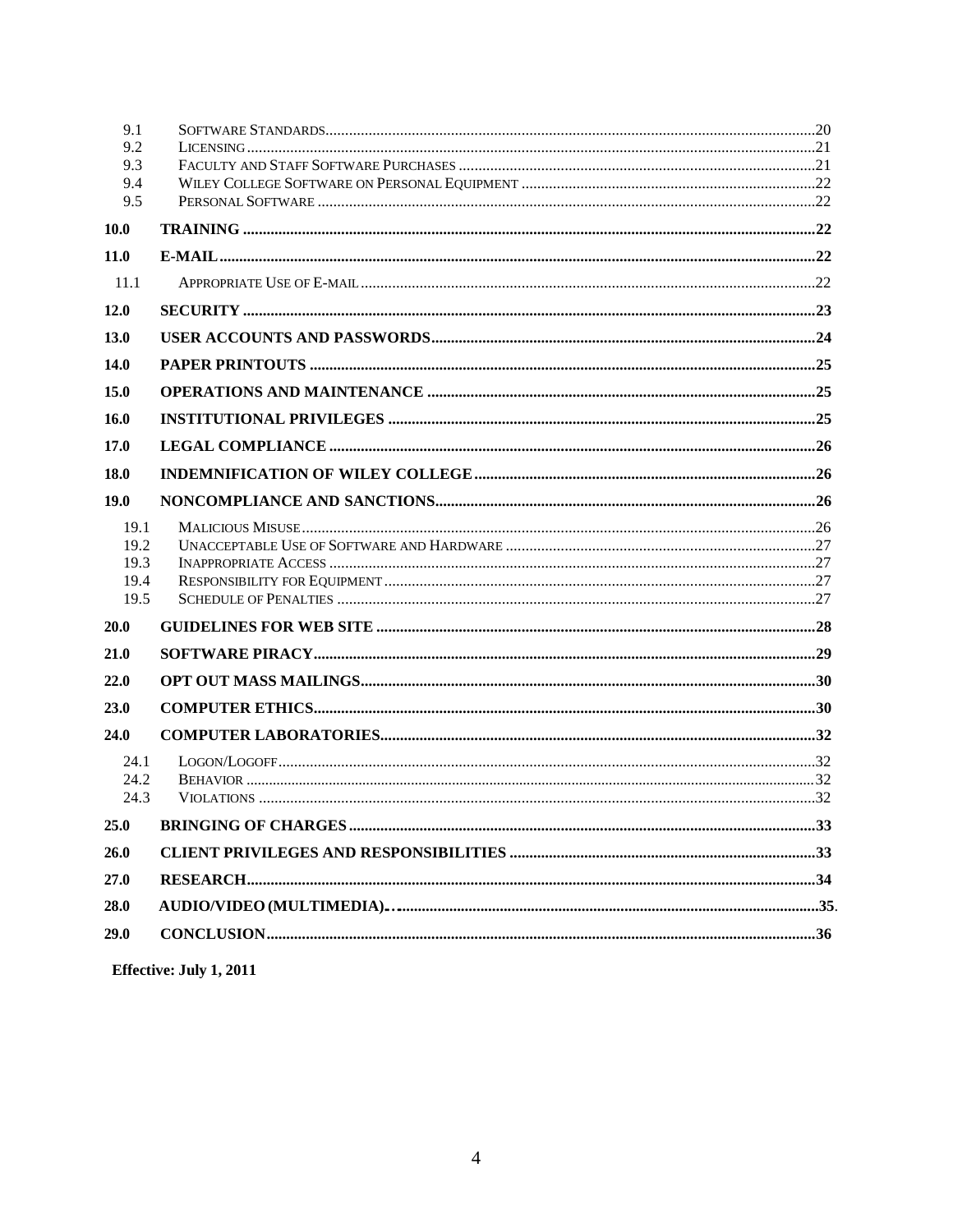#### **1.0 Introduction**

The purpose of the *Wiley College Information Systems Policies and Procedures Manual* is to provide a guide for employees and students in the planning, acquisition, use, and management of information technology and telecommunications resources at Wiley College (WC). It assigns responsibility and defines the authority for implementing computer and network standards, operational standards, security policy and training, and is intended as a handbook for users, as well as an operations management tool.

The information technology resources at Wiley College, including computers, printers, local /wide/wireless area and telecommunications networks (LAN/WAN/WLAN/Telecom), software, electronic mail (e-mail), web sites, video, telephony (faculty, staff, and student), voice mail, and cable services are the property of the College and are provided for use by authorized students, faculty, and staff. Individuals who utilize these resources accept responsibility for their proper use.

#### <span id="page-4-0"></span>**2.0 College Mission**

Wiley College, founded in 1873 in Marshall, Texas, is a historically black, primarily liberal arts, residential, co-educational, baccalaureate degree-granting institution affiliated with The United Methodist Church.

Committed to the principle of educational access, the College serves traditional and nontraditional students from diverse backgrounds who have expressed a desire and potential for learning in a Christian environment. The College, in fulfilling its basic purpose of providing a liberal arts education with a global focus, endeavors to provide an intellectually stimulating environment, promoting student competencies in communication, as well as, critical and analytical thinking. The College also supports spiritual, ethical, moral, and leadership development. To achieve these superordinate goals, the College promotes an atmosphere of academic freedom and employs a faculty committed to excellence and innovation in teaching, advising, and scholarship. The faculty provides a rigorous curriculum for preparing graduates for professional or graduate studies and/or productive careers in traditional and emerging career fields.

Wiley College is committed to shared governance and exemplary stewardship of its resources. The College employs innovative techniques and strategic planning in all its administrative processes, using cutting-edge technology in the delivery of services to its clientele. Acknowledging its covenant relationship with The United Methodist Church, the College affirms the ideal of social responsibility and seeks to contribute to the welfare and revitalization of its community. (*Approved by the Wiley College Board of Trustees July 15, 2011.)*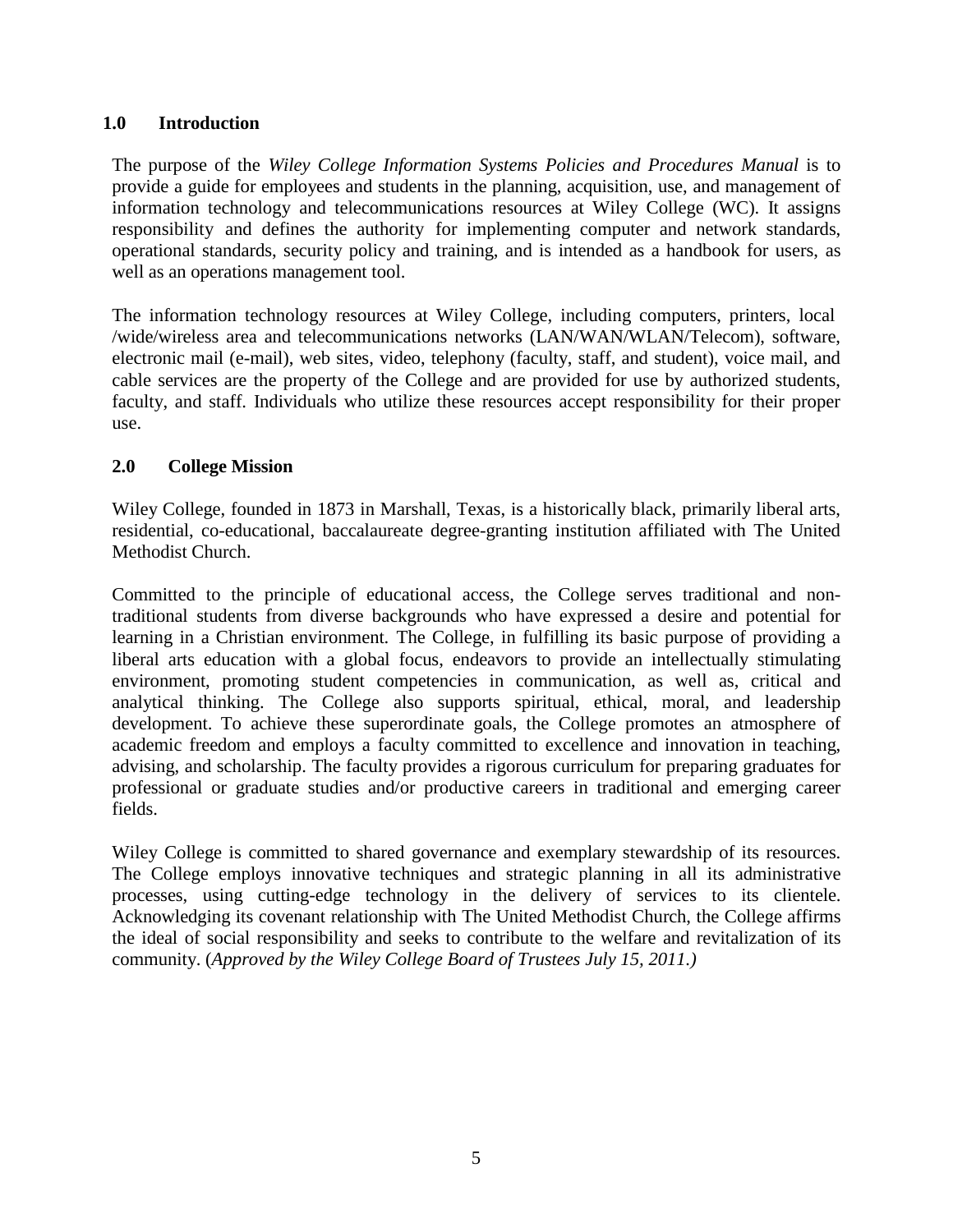#### <span id="page-5-0"></span>**3.0 Information Systems and Technology Mission**

The Information Systems and Technology Division (ISTD) exists to infuse information technology into all aspects of academic instruction and enhancement and business support functions; to develop faculty, students and staff in the use of information technology; to integrate information technology into planning, administrative, operational and academic activities of the College; to link and integrate the information technology infrastructure of the campus; and to provide responsive technical support to students, faculty, staff and community users.

#### <span id="page-5-1"></span>**4.1 Goals**

The major goal of the Information Systems and Technology (ISTD) Division and its subcomponents is to infuse College programs and operations with appropriate and cost-effective technologies that will measurably improve information access and management, impact student learning and scholarship, increase research initiatives, and streamline academic and administrative processes. ISTD will collaborate with departments and divisions to insure that the skills, tools, and information needed to succeed are available.

#### <span id="page-5-2"></span>**4.2 Academic Instructional Technology**

Instructional technology is the infrastructure and process needed for the effective application of technology to instruction. ISTD supports instructional technology by focusing on using the Internet to enhance instruction to students, on campus, across the state, or around the world. The Internet allows cost-effective sharing and leveraging of the College's expertise in teaching with global citizens, breaks down barriers, and provides lifelong learning opportunities for many people.

As new technologies, such as multimedia presentations, course management systems, and Web-enabled course tools are deployed; active student-centered learning environments are created where instructors serve as facilitators, collaborators, coaches, and consultants. These technologies enable highly individualized, self-directed learning experiences unrestricted by time and location.

#### <span id="page-5-3"></span>**4.3 Administrative Information Systems and Operations**

ISTD support for administrative systems and operations involves delivering reliable, secure, and efficient technology to simplify and streamline administrative processes. ISTD, in consultation with users, proposes strategic investments that will position information technology to both promote and serve the College's mission.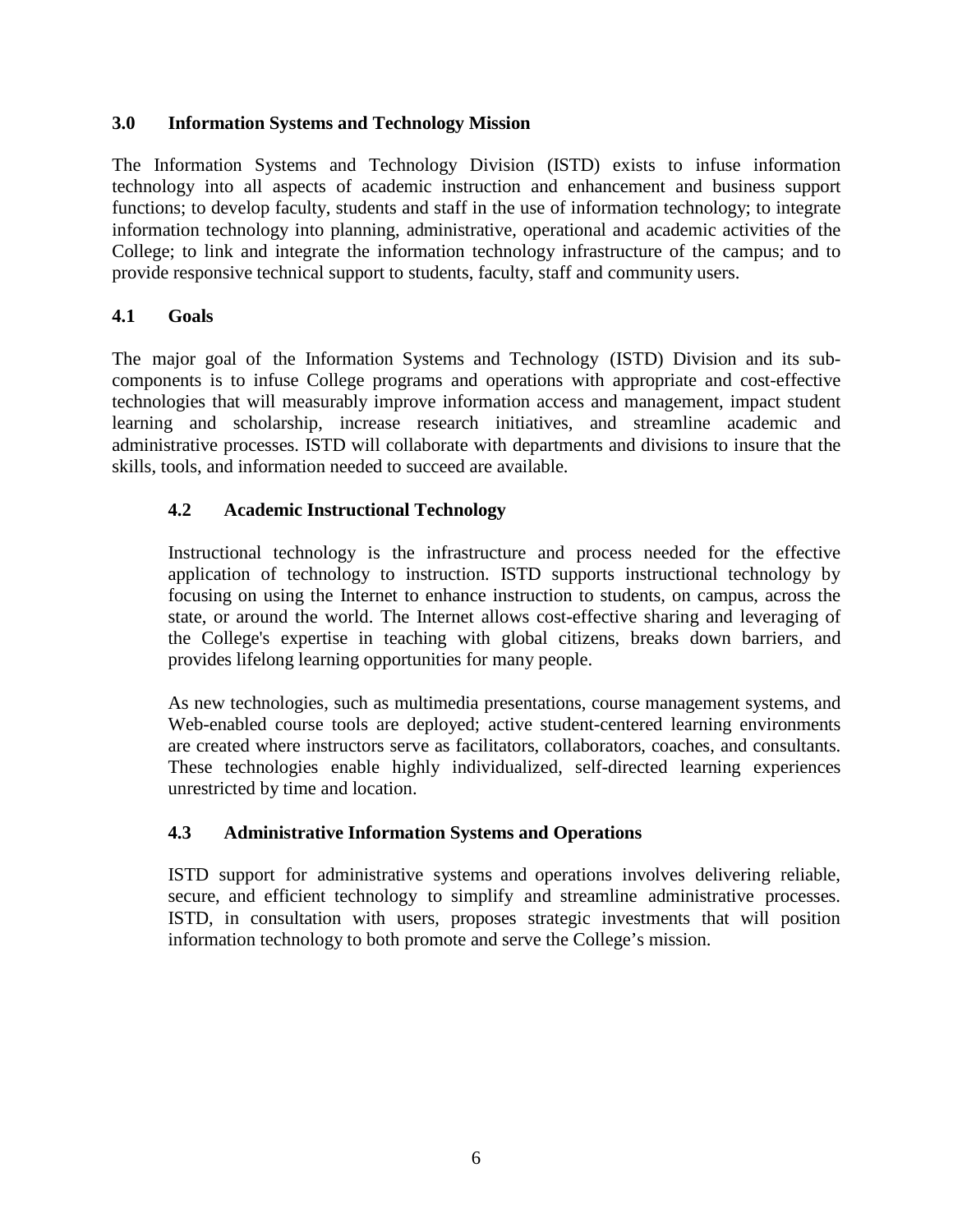#### <span id="page-6-0"></span>**4.4 Community Outreach and Service**

ISTD will support the College's goal for community service by designing and deploying an information technology infrastructure that is accessible to residents from the surrounding areas who are participants in College-sponsored activities and programs. An accessible infrastructure can help build communities of interest and expertise, enhance collaboration and professional relationships, and leverage College expertise and resources to help solve community problems.

## <span id="page-6-1"></span>**5.1 Guiding Principles**

Information technology policies and procedures are guided by a set of principles that affect short- and long-term strategic decision-making:

- IT policies and procedures will support the College's mission and vision.
- Policies emanate from the highest level of authority of the College and therefore apply to all aspects of academic and business operations.
- The Chief Technology Officer (CTO) is the responsible authority for all College IT and technology-related systems, including computer hardware, software, networks, telecommunications (voice, audio and video), and related peripherals. The CTO receives policy mandates from the Wiley College Board of Trustees, the President and Cabinet.
- All users will be treated equitably in the allocation of resources and in the provision of technical support.
- All information technology activities will be conducted in accordance with industry standards and applicable state and federal guidelines including copyright laws, as they apply in the academic and administrative environments.
- All uses of information technology resources shall be managed and enforced under the guidelines found in the Wiley College Security Policy Manual.

#### <span id="page-6-2"></span>**6.1 Organizational Structure**

The organizational structure for the Information Systems and Technology Division (ISTD) consists of the Chief Technology Officer (CTO), an Assistant Vice President of Information Systems and Technology an Associate Vice President for Administrative Information Systems and other support staff as illustrated in **Figure 6.0** below. This structure includes a collective of component of necessary support services in four functional groups; Helpdesk and Technical Support Services, Administrative Information Systems, Academic Information Technology and Network Systems Engineering. (See **Figure 6.0**)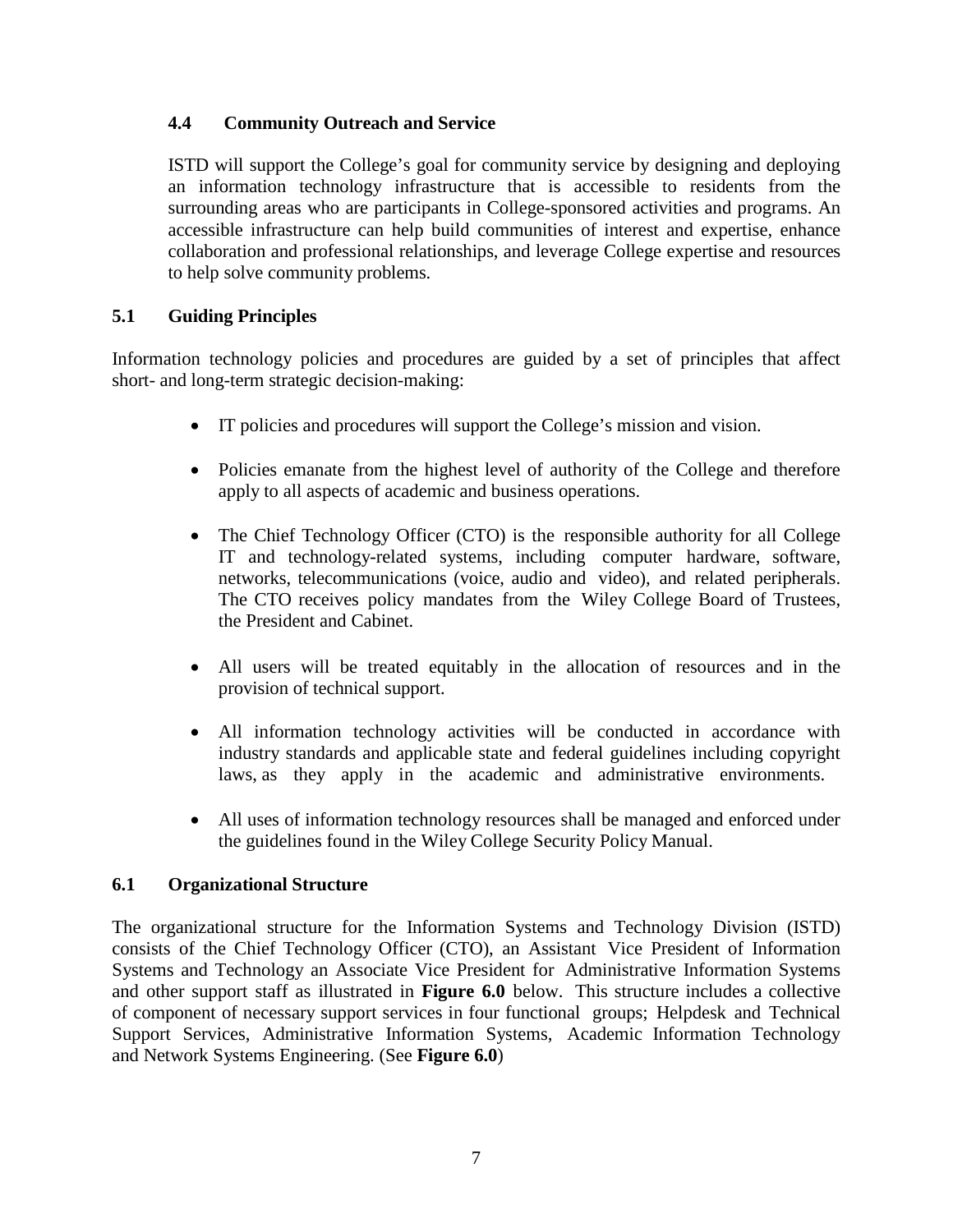

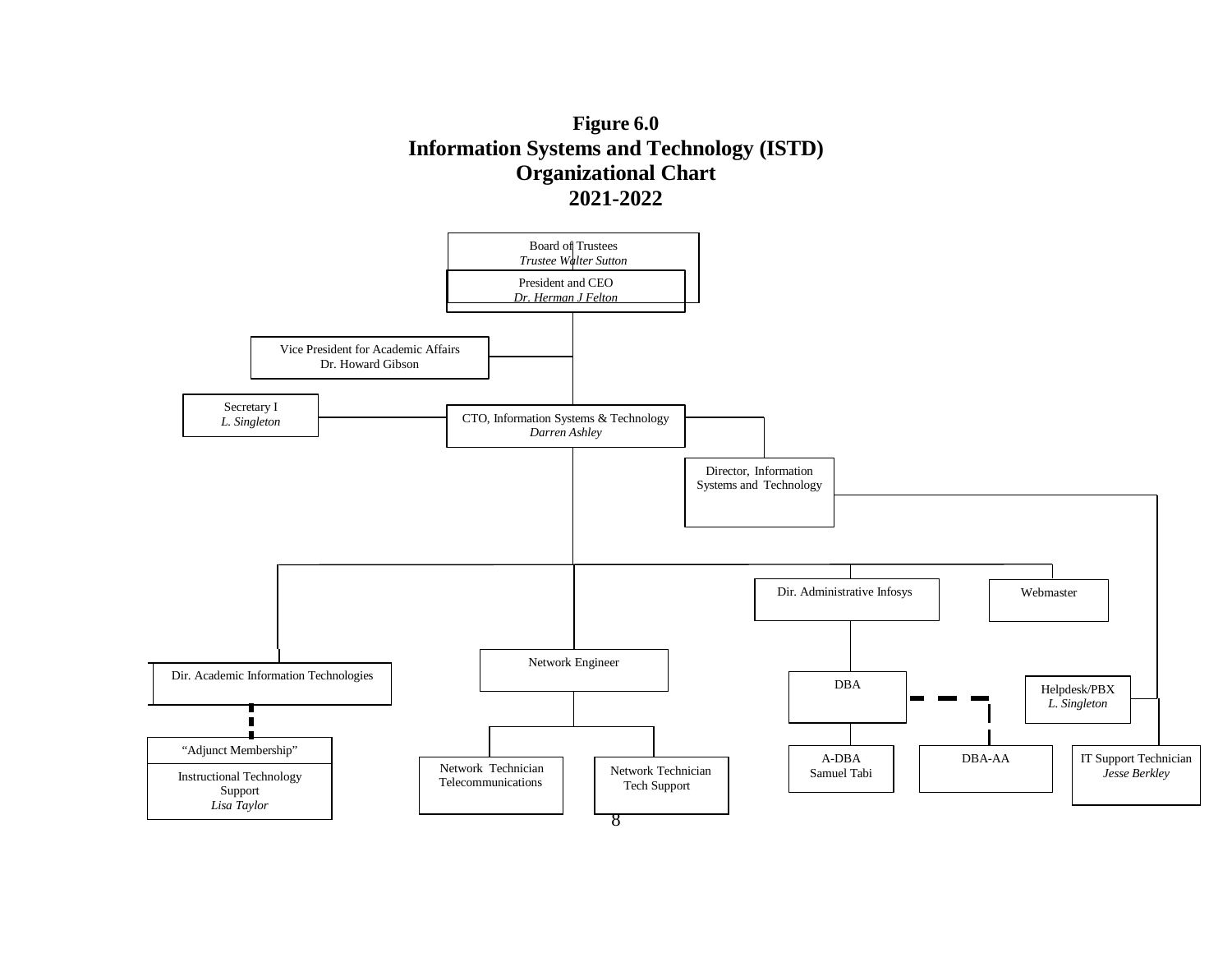## <span id="page-8-0"></span>**6.2 Technical Support Services**

Technical Support Services unit is a *component* of the ISTD that is housed within the office of the CTO. It is managed through the Helpdesk and is responsible for responding to and coordinating all user support services (technical and technological). The key service areas for this component include:

- Helpdesk (technical support services)
- Hardware/software support
- Training requests (general and specific)

# <span id="page-8-1"></span>**6.2 Administrative InformationSystems**

The Administrative Information Systems unit provides support for and manages access to all institutional database resources, information systems, service and support for College administration and staff to manage business processes and to facilitate effective decisionmaking. It responds to the needs and questions of users concerning access to network resources and the operation of various software programs. The major administrative service areas include:

- Applications development
- Database administration
- End user application and portal support
- Administrative systems applications training and portal

# <span id="page-8-2"></span>**6.3 Academic Information Technology**

The Academic Information Technology unit provides support for planning, coordination, implementation and evaluation of academic technologies intended to enhance teaching and learning. It leads initiatives in faculty and student technology skill development and web-based instruction, as well as provides a liaison between information technology and academic departments. The main service areas include:

- Management systems Jenzabar Enterprise Resource Planning System and Internet Campus Solution (JICS)
- Canvas
- Computer labs
- End-user training

# <span id="page-8-3"></span>**6.4 Networked Systems Engineering**

The Networked Systems Engineering unit is responsible for designing, installing, and maintaining the institution's technical infrastructure. This includes the management of local, wireless, and wide area networks, hardware, software, and network related resources. This includes network communications systems software, software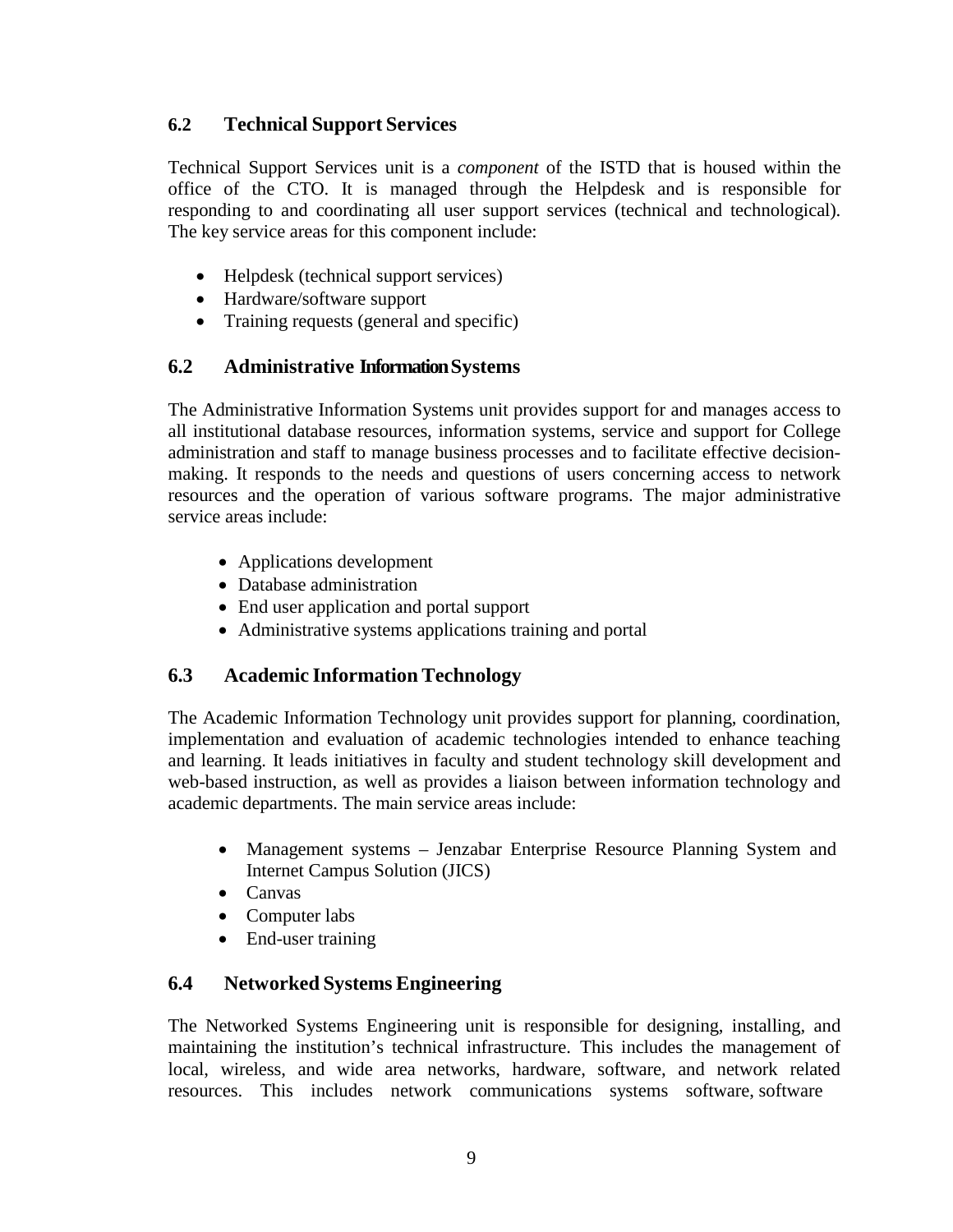applications, security policies, network security applications and monitoring, servers, routers, bridges, switches, modems, and cabling. The key network service areas include:

- Remote and virtual resources
- Email
- Network engineering
- Telecommunication engineering
- LAN/WAN/wireless networks
- Video-conferencing systems
- Information systems security
- Switchboard/PBX
- Residential telecommunications services (cable/phone/security)
- Network, support and security training
- Access control and surveillance

#### <span id="page-9-0"></span>**6.5 Information Systems Security Team**

The purpose of the Information Systems Security Team (ISST) is to ensure that all information systems are in compliance with the College's established security policies and procedures plan; to provide faculty, staff and students with on-going information systems security training; to enforce established information systems security policies and procedures and to install, manage and monitor physical and digital network security, back-up, and disaster recovery policies.

#### <span id="page-9-1"></span>**6.5.1 Chief Security Officer**

The Chief Technology Officer will serve as Chief Security Officer. The Chief Security Officer is responsible for establishing and enforcing the College's security posture, both physical and digital. The major responsibilities include:

- Managing network security personnel and vendors who are responsible (or contracted) to support the College's information systems, assets and digitized intellectual property;
- Identifying information systems security goals, objectives and metrics consistent with the strategic plan of the College.
- Managing the development and implementation of the College's information security policy, standards, guidelines and procedures to ensure ongoing maintenance of security.
- Implementing and enforcing policies and procedures that ensure the safety (and security) of the College's data, physical and digital assets (hardware, software and associated equipment), and access control systems. This includes infrastructure architecture, access and monitoring policies, and training/awareness.
- Providing guidance to the Cabinet on prioritizing security initiatives and spending based on appropriate risk management and/or financial methodology.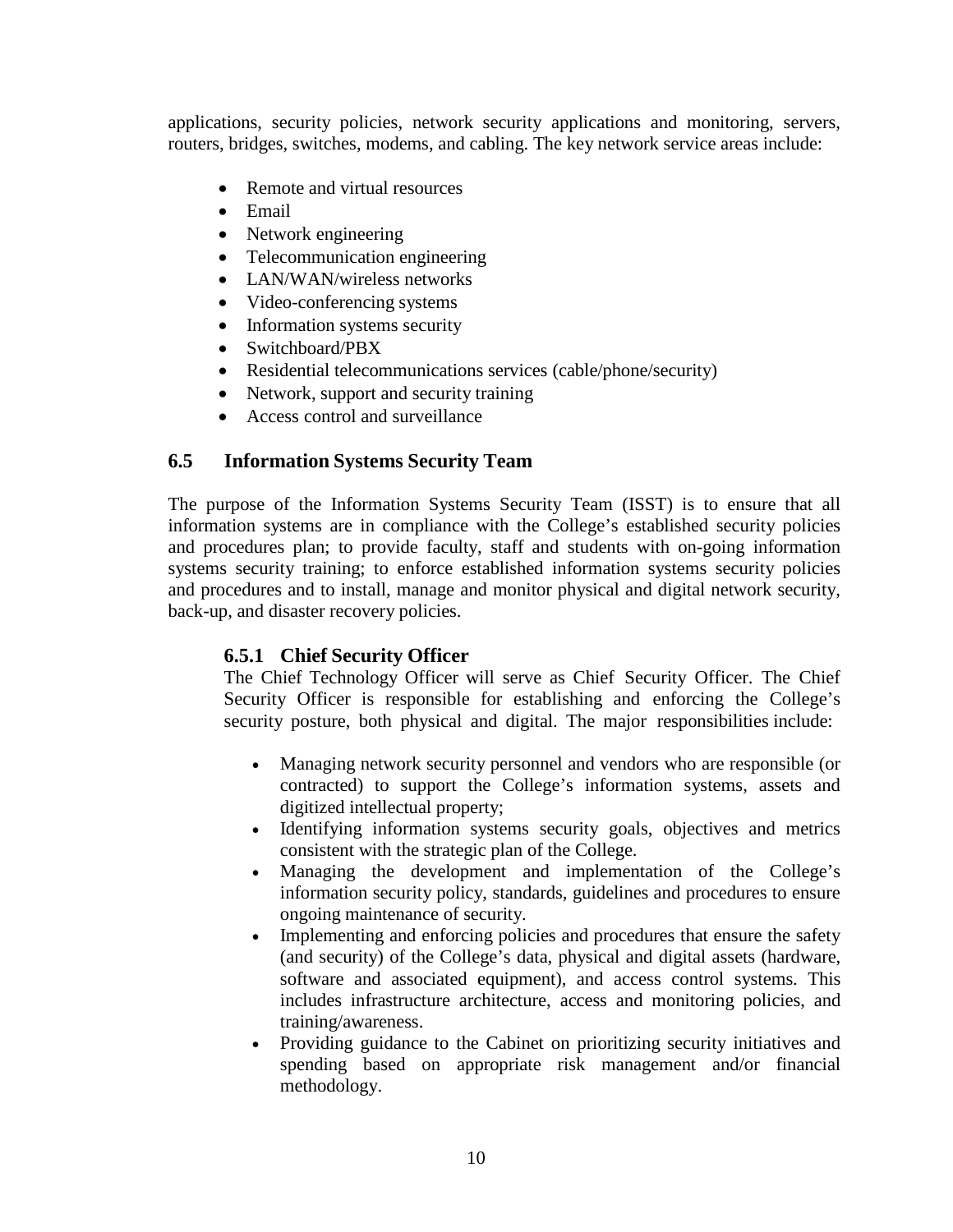- Maintaining relationships with local, state and federal law enforcement and other related government agencies.
- Coordinating disaster planning and recovery.
- Coordinating investigations of security breaches, and assist with disciplinary and legal matters associated with such breaches as necessary.
- Working with outside consultants as appropriate for independent security audits.

# <span id="page-10-0"></span>**6.5.2 Network Security Officer**

The Network Engineer will serve as the Network Systems Security Officer (NSSO). The NSSO is responsible for managing and enforcing security policies (physical and digital) on all network systems, monitoring security systems, conducting annual (and random) system audits and providing training and guidance on best security practices such as:

- Managing, maintaining and monitoring all network systems.
- Providing and monitoring access to network resources (including the provision of necessary credentials)
- Working with vendors responsible for or contracted to support the College's information systems, assets and digitized intellectual property;
- Enforcing the College's information security policy, standards, guidelines and procedures to ensure ongoing maintenance of security.
- Ensuring the safety (and security) of the College's data, physical and digital assets (hardware, software and associated equipment), and accessing control systems. This includes infrastructure architecture, access and monitoring policies, and training/awareness.
- Providing guidance to the Chief Security Officer on security initiatives based on appropriate risk management methodology.
- Maintaining relationships with local, state and federal law enforcement and other related government agencies.
- Assisting the Chief Security Officer with disaster planning and recovery.
- Assisting the Chief Security Officer with investigations of security breaches, and assisting with disciplinary and legal matters associated with such breaches as necessary.

# <span id="page-10-1"></span>**6.5.3 Data Systems Security Officer**

The Database Administrator will serve as the Data Systems Security Officer. The Data Systems Security Officer is responsible for managing and enforcing security policies (physical and digital) on the College's administrative information/data systems, monitoring security systems, conducting annual (and random) system audits and providing training and guidance on best security practices including:

- Managing, maintaining and monitoring the College's administrative information (database) systems;
- Providing and managing access to database resources (including the provision of necessary credentials)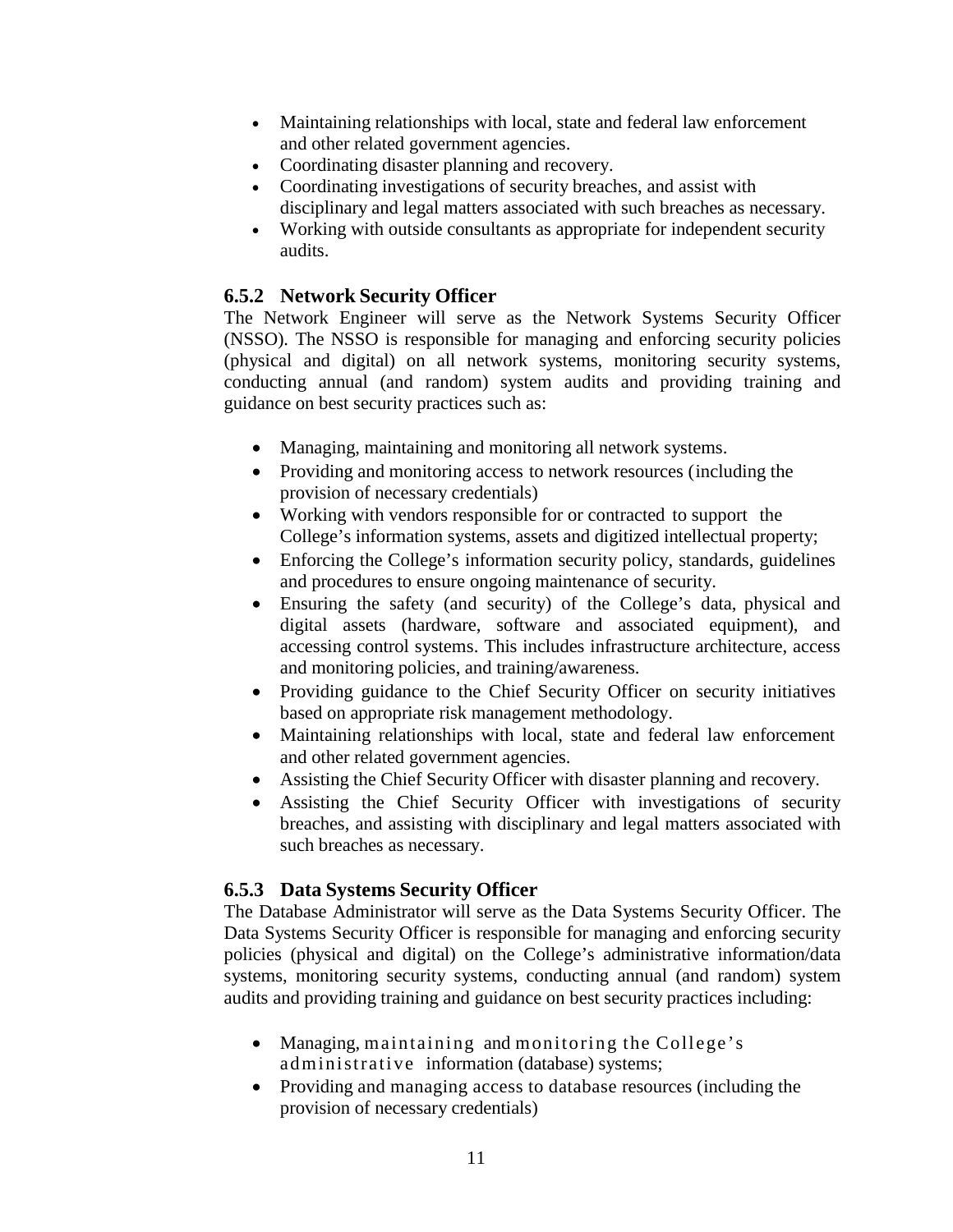- Working with vendors responsible for or contracted to support the College's information systems, assets and digitized intellectual property;
- Enforcing the College's information security policy, standards, guidelines and procedures to ensure ongoing maintenance of security.
- Providing guidance to the Chief Security Officer on security initiatives based on appropriate risk management methodology.
- Assisting the Chief Security Officer with disaster planning and recovery.
- Assisting the Chief Security Officer with investigations of security breaches, and assisting with disciplinary and legal matters associated with such breaches as necessary.

# <span id="page-11-0"></span>**6.6 Disaster Recovery Team**

The purpose of the Disaster Recovery Team is to provide support for data recovery in the event of a natural disaster or emergency that may disrupt information systems operational status. In the case of a natural disaster or emergency, the Vice President for Information Systems (or designee) will serve as the Disaster Recovery Team leader and will be responsible for the coordination of all data recovery activities. Individual team members will be assigned to assist with the coordination and support of recovery efforts within each major area of the College. Specific responsibilities of this team are listed below and included in the Wiley College Disaster Recovery Plan. The responsibilities of the Disaster Recovery Team include:

- Determining the extent and seriousness of the disaster.
- Immediately notifying the President and Executive Vice President and keeping them informed of the activities and recovery progress.
- Invoking the Disaster Recovery Plan with approval from the President, Executive Vice President, or the senior administrator who is available.
- Coordinating the re-route of all critical data and network services with alternate recovery locations/institutions (if crisis deems appropriate).
- Coordinating the appropriate personnel to assist with all hardware and data recovery efforts (if crisis deems appropriate).
- Supervising the recovery activities.
- Coordinating with the President and Cabinet on priorities for clients while going from partial to full recovery.
- Naming replacements, when needed, to fill in for any disabled or absent disaster recovery team members. Any members who are out of town and are needed will be notified to return.

The Chief Technology Officer and the Disaster Recovery Team, in conjunction with the Director of Public Relations, will keep all College constituents informed regarding recovery activities and status.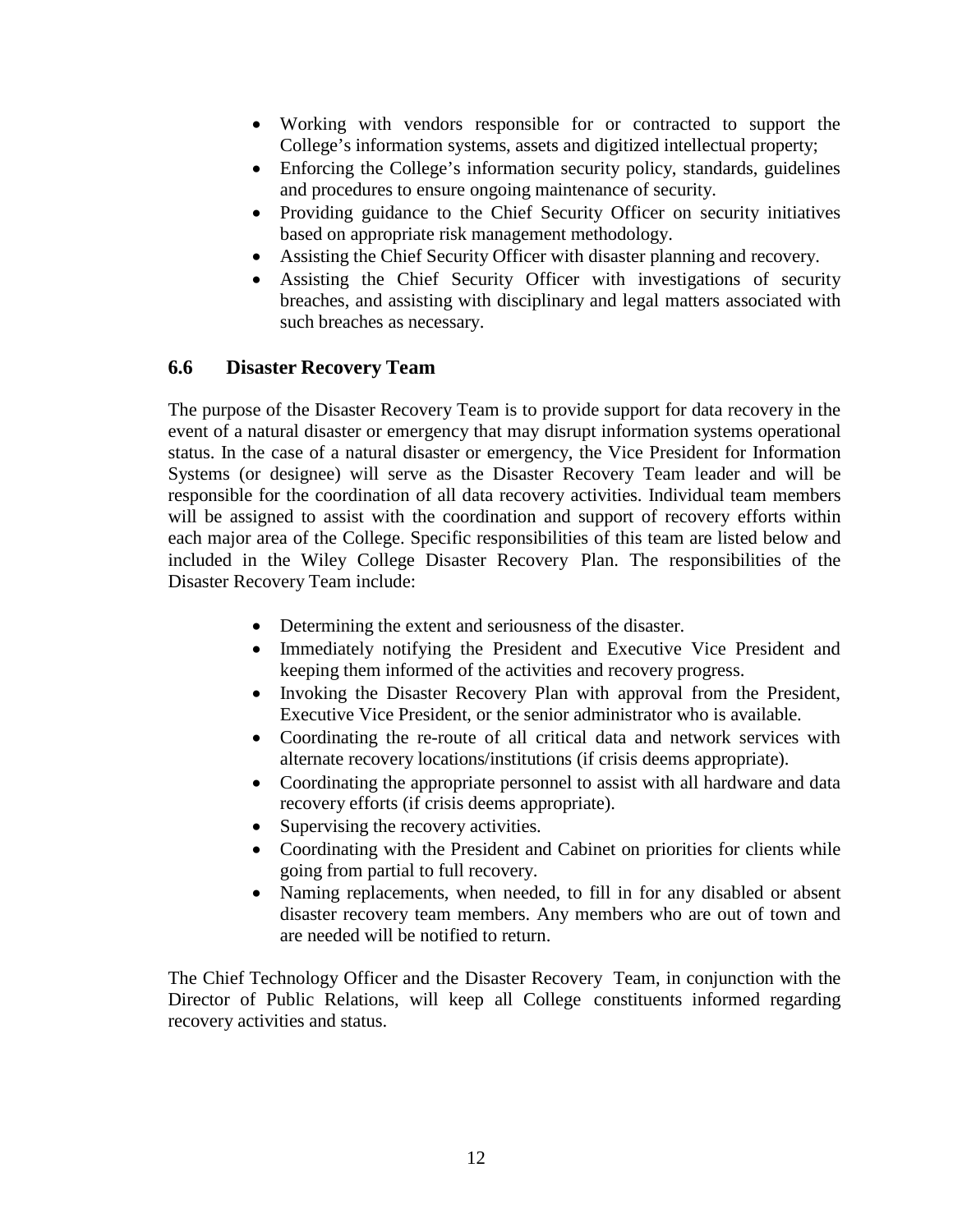# <span id="page-12-0"></span>**7.0 Access to Information Technology Resources**

Computers, networks and electronic information systems are essential resources for accomplishing the Wiley College mission. The College grants users **shared access** to these resources in an effort to support the accomplishment of its mission. Such access is a **privilege**, not a right, and users should be aware of the responsibilities associated with this privilege.

# <span id="page-12-1"></span>**7.1 Eligibility**

Every student will be provided credentials to access the College Portal (My Wiley) upon completion of the registration process. This account will remain active for life for all students and alumni. In addition, all enrolled students will be provided with access to College governed Google Email accounts, which will remain active for life.

All regular full-time and part-time employees requiring access to information systems as part of their job responsibilities are provided a network user's account upon hiring. Temporary employees are not eligible unless they receive special permission from their immediate supervisor and appropriate vice president. In this case, the supervisor must send a written request to ISTD for an account and notify ISTD upon completion of temporary assignment. Accounts assigned to workers, students or others are the property of Wiley College.

# <span id="page-12-2"></span>**7.2 User Names**

The network/computer "Username" must be unique for proper user authentication and secure access to network/computer resources. The standard naming convention for the network/computer "Username" consists of the first initial of the first name, middle initial (if available), followed by the last name. If duplications are found, a number will be added to the last name. The following examples are provided:

The person's name is John M. Doe.

# **Example 1 (the Username would be jmdoe and is unique)**

Username: jmdoe

#### **Example 2** (the Username would be **<u>jmdoe1</u>** as jmdoe was not unique)

Username: jmdoe1

#### **Note:**

Typically, the Username is also incorporated in the e-mail address, as it too must be unique for proper routing over computer networks.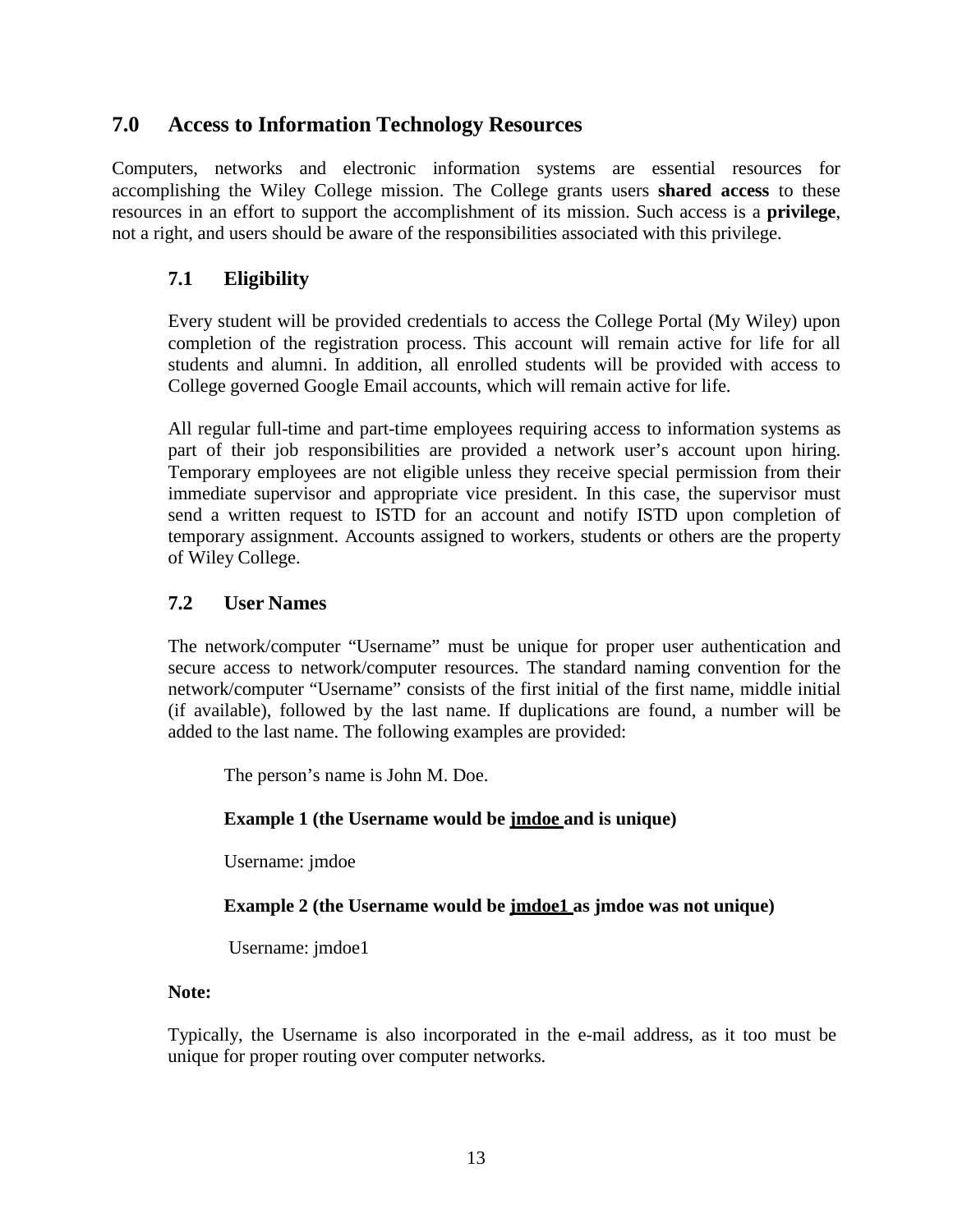Listed below are e-mail addresses that follow the same naming conventions as aforementioned.

#### **Examples**

[jmdoe@wileyc.edu](mailto:jmdoe@wileyc.edu) or [jmdoe1@wileyc.edu](mailto:jmdoe@wileyc.edu)

# <span id="page-13-0"></span>**7.3 Campus Network Connectivity**

All offices, laboratories, classrooms and other applicable areas on campus are wired for physical and/or wireless access to the computer network. Any department that requires additional network connections should seek approval from the appropriate vice president who will request the service through the Information Systems and Technology Division Help desk [\(helpdesk1@wileyc.edu](mailto:(helpdesk1@wileyc.edu) or (903) 927-3310).

# <span id="page-13-1"></span>**7.4 Residence Centers Network Connectivity and Resources**

<span id="page-13-2"></span>Residence Center connections are intended to provide students with access to campus computing services and resources, the Internet, telephony (voice services), and cable. The College does not provide peripheral connection equipment, such as phones, cables (category 5 for network or RJ45 for phone), splitters (cable), etc.

# **7.4.1 Residence Center Network Access**

While each room is equipped with a physical network connection, students with IT certified wireless computing equipment also have access to Wiley College's "Wildcats" wireless network (WLAN).

Each residence center is equipped with a mini-computer lab equipped with 5-10 computers, a networked printer, and access to the Wiley College network (WAN/WLAN). Residence center labs schedules are posted in public areas.

# <span id="page-13-3"></span>**7.4.2 Residence Center Cable Television Services**

If residents require technical support for television services, they are to contact the Helpdesk [\(helpdesk1@wileyc.edu](mailto:(helpdesk1@wileyc.edu) or (903) 927-3310) for assistance.

# <span id="page-13-4"></span>**7.4.3 Residence Center Phone Service**

Residents are provided local telephone services within each room. One phone number is assigned to the room and not the individual.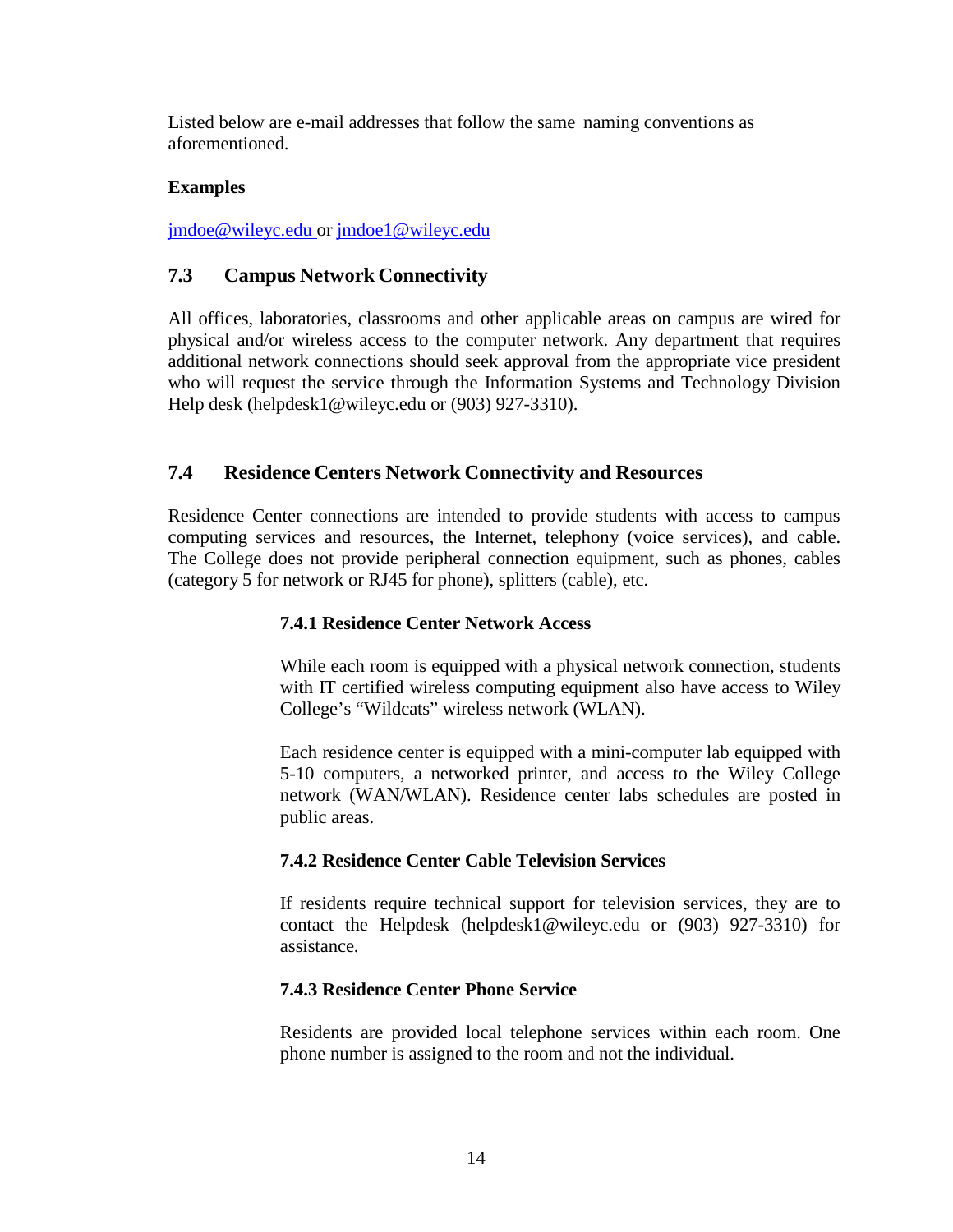Students are encouraged to purchase calling cards from local vendors for long distance services.

Student directories are compiled and e-mailed to resident center management each semester.

If residents require technical support for telephone services, they are to contact the Helpdesk [\(helpdesk1@wileyc.edu](mailto:(helpdesk1@wileyc.edu) or (903) 927-3310) for assistance.

# <span id="page-14-0"></span>**7.5 Off-CampusConnectivity**

Off-campus users may access network resources by connecting to the College web site, portal and library resources using their user name and password.

If users require technical support, they are to contact the Helpdes[k](mailto:(helpdesk1@wileyc.edu) [\(helpdesk1@wileyc.edu](mailto:(helpdesk1@wileyc.edu) or (903) 927-3310) for assistance.

# <span id="page-14-1"></span>**8.1 Equipment**

The goal of the College is to provide technology needed to maximize educational opportunities for students, faculty and staff in the support of administrative functions. Any department that needs additional equipment should seek approval from the appropriate vice president. The ISTD must approve all technology equipment requests to ensure compliance with the College's standards and policies.

Requests for personal equipment that may be used to access the Wiley College network must be submitted in writing to the appropriate vice president and approved by the ISTD for network compatibility and support. Personal equipment to be attached to the Wiley College network must have antivirus software or other appropriate safeguards to help protect the integrity of the network.

<span id="page-14-2"></span>Questions regarding these network protection safeguards may be sent to the Wiley College Help Desk [\(helpdesk1@wileyc.edu](mailto:(helpdesk1@wileyc.edu) or (903) 927-3310) for assistance.

# **8.1 Equipment Standards**

Many of the proposed improvements in information technology depend upon the establishment of campus-wide standards for hardware, software and systems. This is essential for effectively sharing information. Therefore, no campus group or individual will be allowed to introduce technology onto the College network that is outside of and/or incompatible with the standard hardware and software. The Chief Technology Officer or designee should approve all technology requisitions in order to insure that equipment (and applications) comply with the College's standards at the time of order/purchase.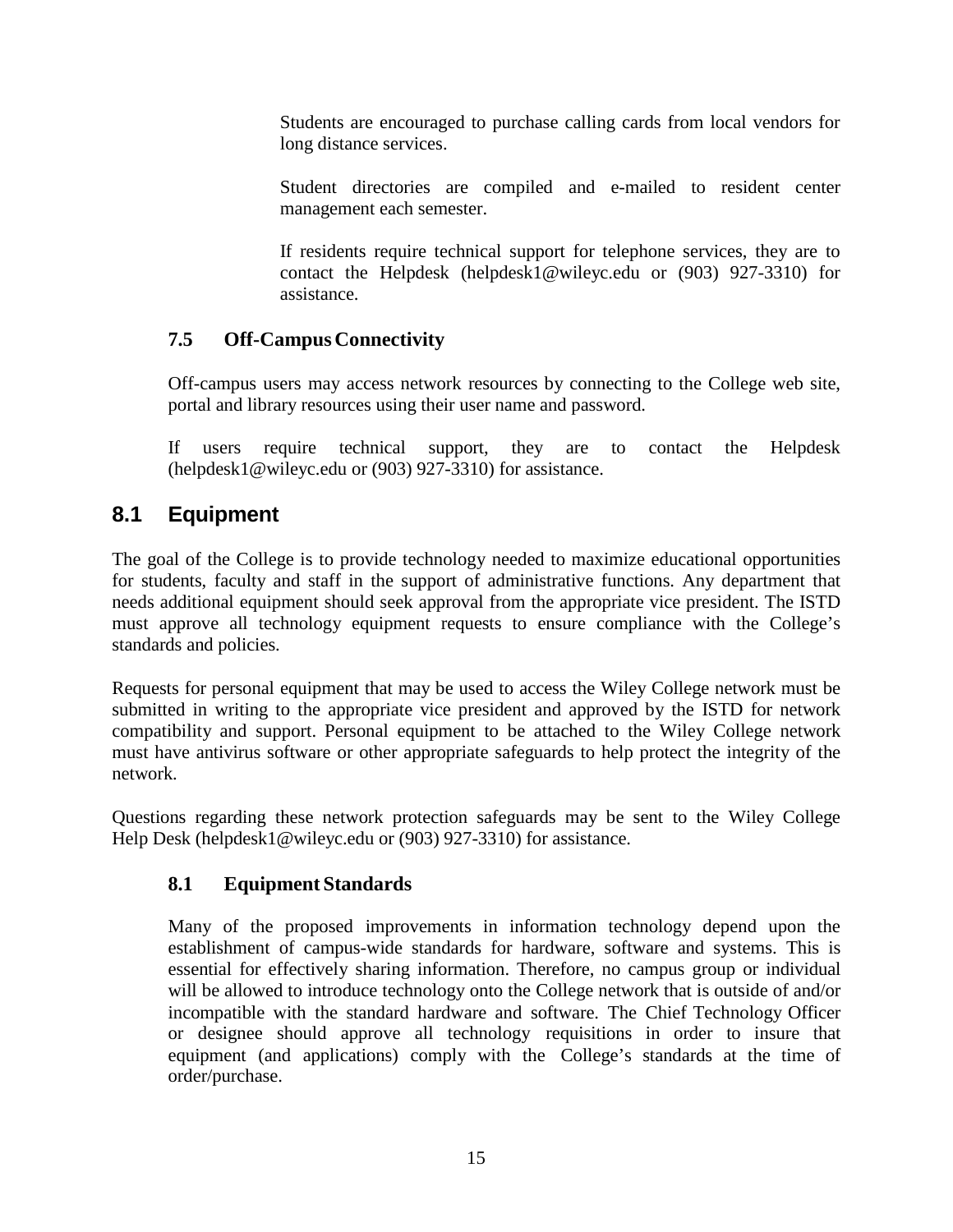#### <span id="page-15-0"></span>**8.1.1 Technology-Related Vendor Selection**

All technology-related purchases must be made through a college-approved vendor. Purchases made outside of the approved vendor list, must be approved by the division vice president, Vice President for Information Systems and Technology, and the Vice President for Business and Finance.

#### <span id="page-15-1"></span>**8.1.2 Computer Purchases**

All computers connected to the Wiley College network, must meet the minimum standards established by the College. The configurations listed below will satisfy most office requirements:

#### **PC Specifications**

**Desktop:** Intel Core i7 Processor, 3.1GHz, 6M Cache; 8GB Dual Channel DDR3 SDRAM at 1333MHz 4DIMMs) Memory; 512GB SATA 3.0 7200RPM; Windows 10 Professional Operating System with appropriate service pack; 256 Video Adapter*;* 16X DVD\_+/-RW; USB Keyboard and Optical USB Mouse; Ethernet Port; 22 inch Analog Flat Panel Monitor.

**Laptop:** Intel Core i7 Processor, 3.1GHz, 6M Cache; 8GB Dual Channel DDR3 SDRAM at 1333MHz) Memory; 250GB SATA 3.0 7200RPM; Windows 10 Professional Operating System with appropriate service pack; Intel HD Graphics 3000 w/1.6GB Dynamic Memory Video Adapter*;* 8X DVD\_+/- RW; Ethernet Port; 802.11 N/AC Wireless LAN

In all cases, an AppleCare Protection Plan agreement is required.

#### **Mac (Apple) Specifications**

**Desktop (iMac):** Intel Core i7 Processor, 2.5GHz, 6M Cache; 8GB Dual Channel DDR3 SDRAM at 1333MHz) Memory; 500GB SATA 3.0 7200RPM; OS Monterey12.0.X Operating System

**Laptop (MacBook Pro):** Intel Core i5 Processor, 2.4GHz, 3M Cache; 4GB SO-DIMMs at 1333MHz DDR3 2DIMMs) Memory; 500GB SATA 3.0 7200RPM OS X Lion 10.7.X Operating System

In all cases, an AppleCare Protection Plan agreement is required.

#### **Apple iPad**

Presently, there are three versions of the Apple iPad. The original version, the iPad 2 and the current update is the New iPad. All versions will meet the College minimum specifications.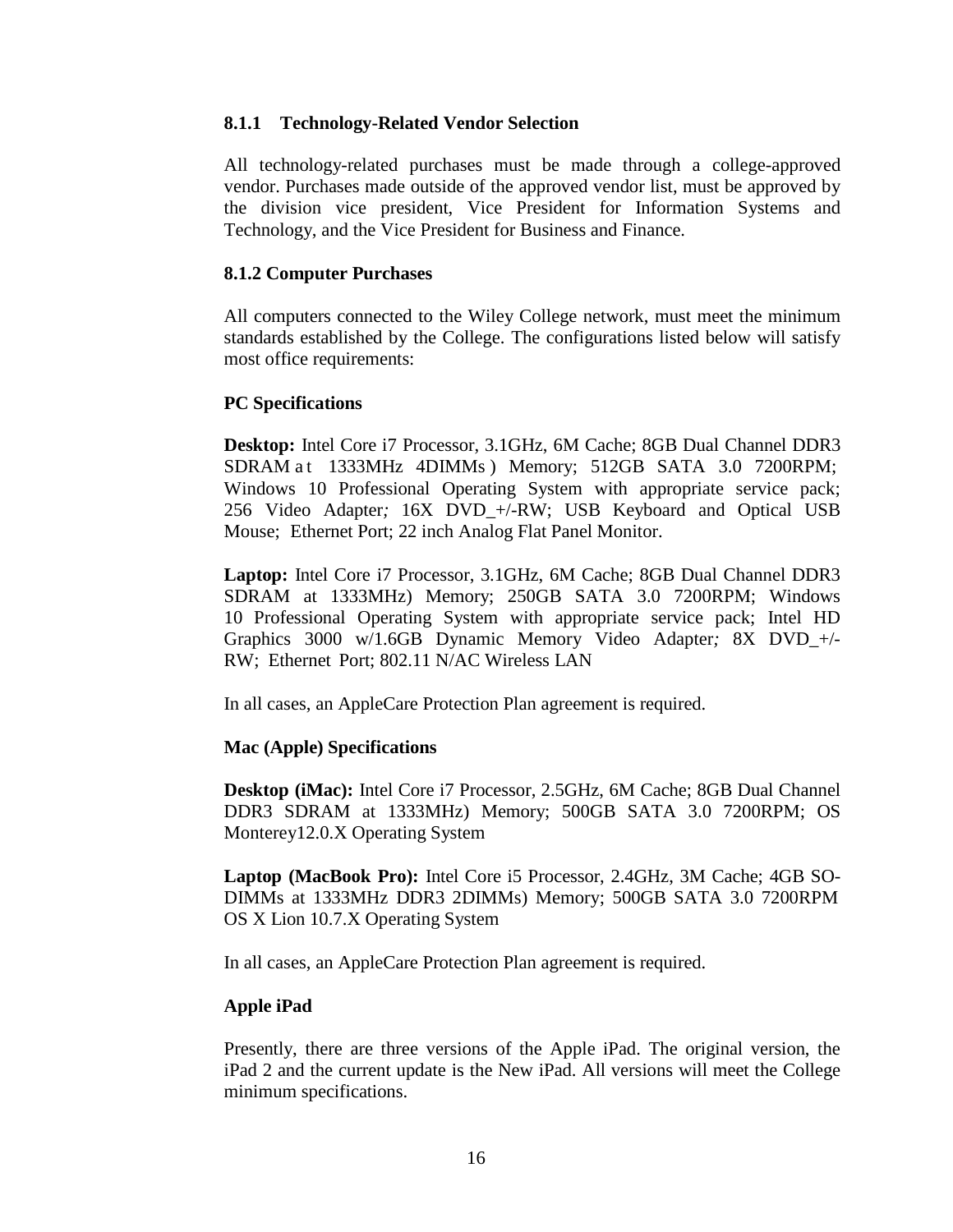The Apple iPad 2 and the New iPad currently has two color choices, (black or white) and Memory configurations consisting of 16GB, 32GB or 64GB.

A primary model distinction is how the iPad fundamentally connects to the Internet as follows:

A. Wi-Fi Model

Connects to the Internet over a Wi-Fi network. In this case, the user must have viable access to a Wi-Fi network to access the Internet.

**Please note:** The Wi-Fi + 3G Model typically requires a service contract with a Cellular wireless carrier like AT&T, Verizon and others that offer monthly service agreements. Wiley College has no responsibility to support purchase of this model in situations that may indemnify the College to support wireless carrier service agreements without the expressed approval of the Chief Technology Officer and the Vice President for Business and Finance.

#### **All requisitions for technology equipment require the appropriate approvals including the division vice president and the Chief Technology Officer as applicable.**

#### <span id="page-16-0"></span>**8.2 Assignment of Computers**

Wiley College provides desktop computers to all regular faculty and staff members where appropriate. Administrative and professional employees, who are required to travel extensively for work-related duties, or hold jobs that require them to work regular and significant numbers of evening and weekend hours beyond the normal workweek, may be assigned a laptop computer, as approved through their department and the ISTD. In general, the ISTD is not responsible for providing laptop computers.

Laptop computers may be requested for use on a temporary basis for some special projects, as available, but must be requested and approved by the vice president for the division and Vice President for Information Systems and Technology. The request must be made through email by contacting the Helpdesk [\(helpdesk1@wileyc.edu\)](mailto:helpdesk1@wileyc.edu) to begin processing the request.

In **all** cases, approval must be obtained from the appropriate supervisor, vice president, and Vice President for Information Systems and Technology. An Equipment Check List form, available through the Helpdesk [\(helpdesk1@wileyc.edu](mailto:(helpdesk1@wileyc.edu) or (903) 927-3310), must be signed by the recipient of the laptop to acknowledge acceptance of the use and care guidelines.

B. Wi-Fi  $+$  5G Model Connects to the Internet over Wi-Fi and Cellular 3G networks.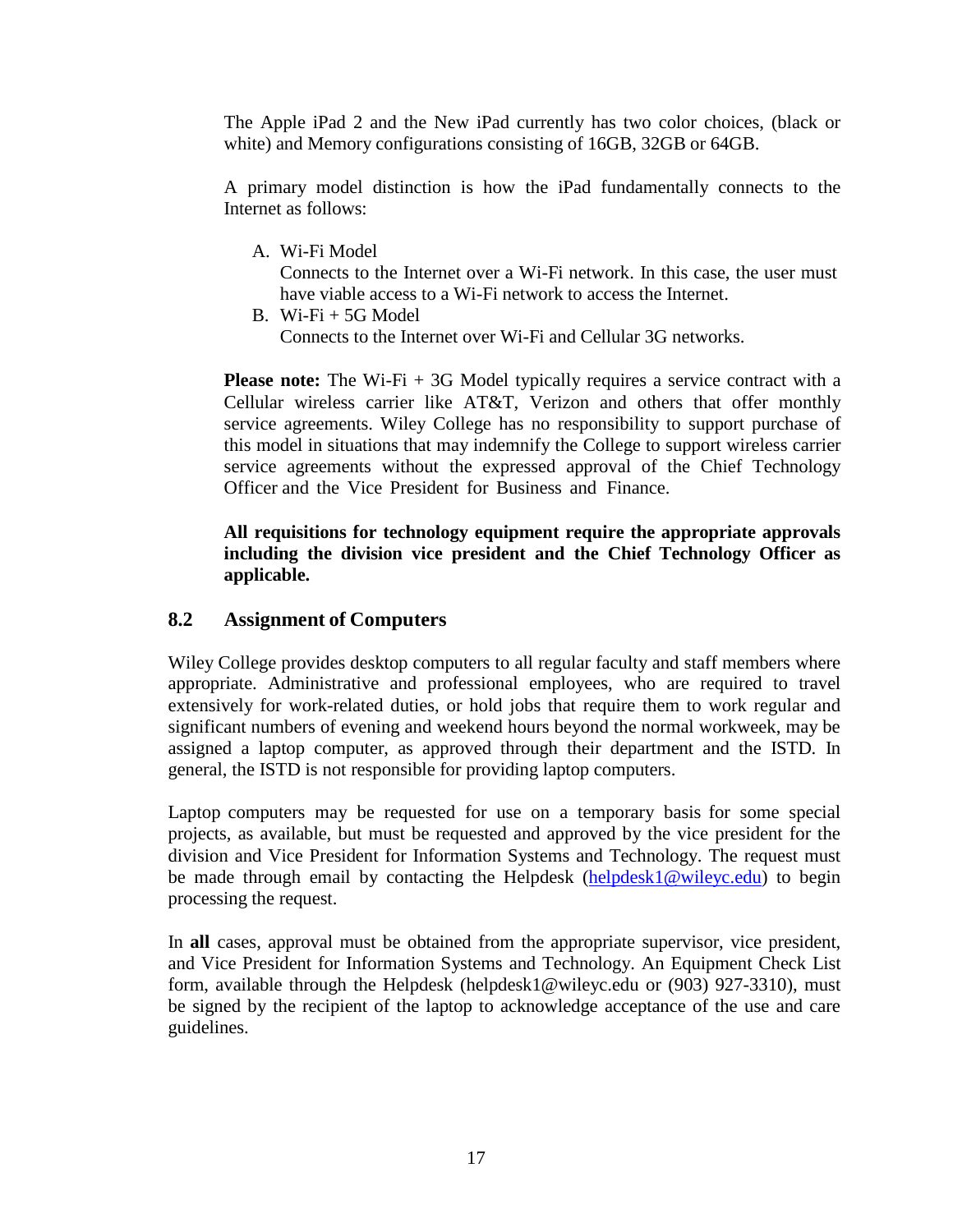## <span id="page-17-0"></span>**8.3 Faculty and Staff Technology Purchases**

Vendors will often contact faculty and staff members about technology (and purchase programs) at the same or similar price as the institution that is using their products. Regularly, ISTD and the Office of Business and Finance will negotiate such agreements with vendors and make the faculty and staff aware of these discount programs. However, the College is under no obligation to provide discount programs in this regard.

Faculty and staff members may arrange to purchase technology through payroll deduction as governed and approved by the College. Financial arrangements for the purchase of equipment will be between the individual College faculty/staff member and the College Office of Business and Finance.

Purchase arrangements cannot exceed 12 months. Additionally, the financial balance must be paid in full by the end of employee contracts with the College or at separation/termination.

#### <span id="page-17-1"></span>**8.4 Student Technology Purchases**

At Wiley College, students are encouraged to utilize technology to support their learning experiences. Students may have the opportunity to purchase technology through the College's approved vendors where these arrangements have been qualified and approved. In all cases, student purchases must be configured and approved by the ISTD prior to any purchase processing through College approved vendors:

#### <span id="page-17-2"></span>**8.4.1 Direct Payment**

Students may purchase a laptop (or desktop) computer from the approved vendor based upon their qualification and purchase arrangement policies and guidelines. Alternatively, based upon qualification, payment arrangements may be made through the College Office of Business and Finance.

#### <span id="page-17-3"></span>**8.4.2 Financial Aid Purchase**

Governed by the Financial Aid and Business & Finance offices, approved students may be reviewed to determine if they qualify to use financial aid funds to purchase a computer. Available and approved financial aid funds may be used to purchase or supplement the funds necessary to purchase the computer.

#### <span id="page-17-4"></span>**8.5 Grant-FundedEquipment**

Individuals pursuing grants for computing equipment are required to discuss their plans with their divisional vice president and the CTOD. The CTOD or designated alternate must approve all technology requisitions to ensure the compatibility and compliance with College networks and computing resources. The College's policies and procedures for grant approval are to be followed in **all** instances. Computing equipment acquired under grants will be entered into the College inventory system and may be upgraded under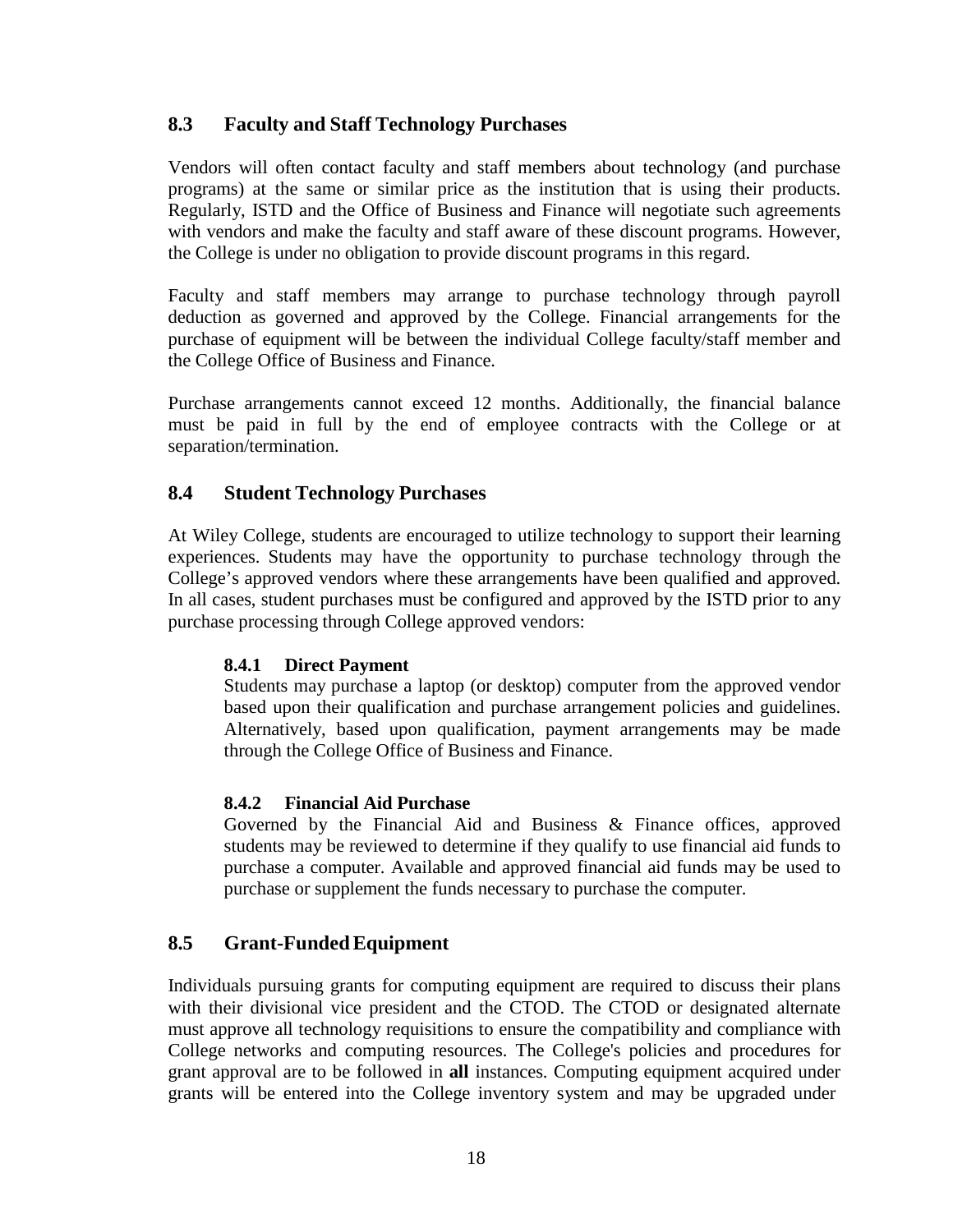standard cycles as applicable and approved. All grant-funded equipment should be ordered through the College's purchasing process and will not be upgraded or replaced by the College. Exceptions include cases where grant funds have been allocated for maintenance, upgrade or replacement purposes.

The College will retain ownership of all general purpose computing equipment that is purchased through a grant. Any special use equipment, such as that used in the science disciplines, will be subject to grant terms and conditions. A written consent must be obtained from the funding agency prior to the disposal of equipment considered to be outdated.

# <span id="page-18-0"></span>**8.6 Printers and Other Peripheral Equipment**

The College strives to provide network-printing locations for workgroup clusters. Some departments may be provided with at least one non-networked printing location based upon departmental needs. Individual desktop printers may be provided depending on the unit's availability of funds and adherence to applicable College policy and guidelines.

Color printers are not typically provided for individual offices for general printing purposes due to the high equipment, maintenance and supplies costs except in cases where it is justified. Requests for color printers should be made to the appropriate vice president who, in turn, will present a recommendation with justification to the President's Cabinet.

# <span id="page-18-1"></span>**8.7 Upgrades and Replacements**

Wiley College ISTD will upgrade technology equipment based upon application requirements, availability of upgrade funds and applicable equipment life cycle schedules (approximately 3-5 years), in some instances. The ISTD staff will consult with users prior to ordering and installing new equipment to determine current and anticipated application requirements. The Office of Sponsored Programs monitors grant funded technology equipment to help determine whether funds are availability and applicable for equipment upgrades and/or replacements. The Office of Sponsored Programs, the Office for Business and Finance and the ISTD will collaborate in some instances, to make recommendations to reassign, sell, or otherwise dispose of the equipment with the proper approvals.

# <span id="page-18-2"></span>**8.8 Equipment Repairs**

The ISTD is responsible for initiating repair for equipment owned by Wiley College. Whenever possible, service will be provided at the on-site location. Wiley College-owned equipment that is approved for off-campus use must be returned to the campus for repairs as applicable. Problems should be reported immediately to the HelpDesk by e-mail at [helpdesk1@wileyc.edu.](mailto:helpdesk1@wileyc.edu)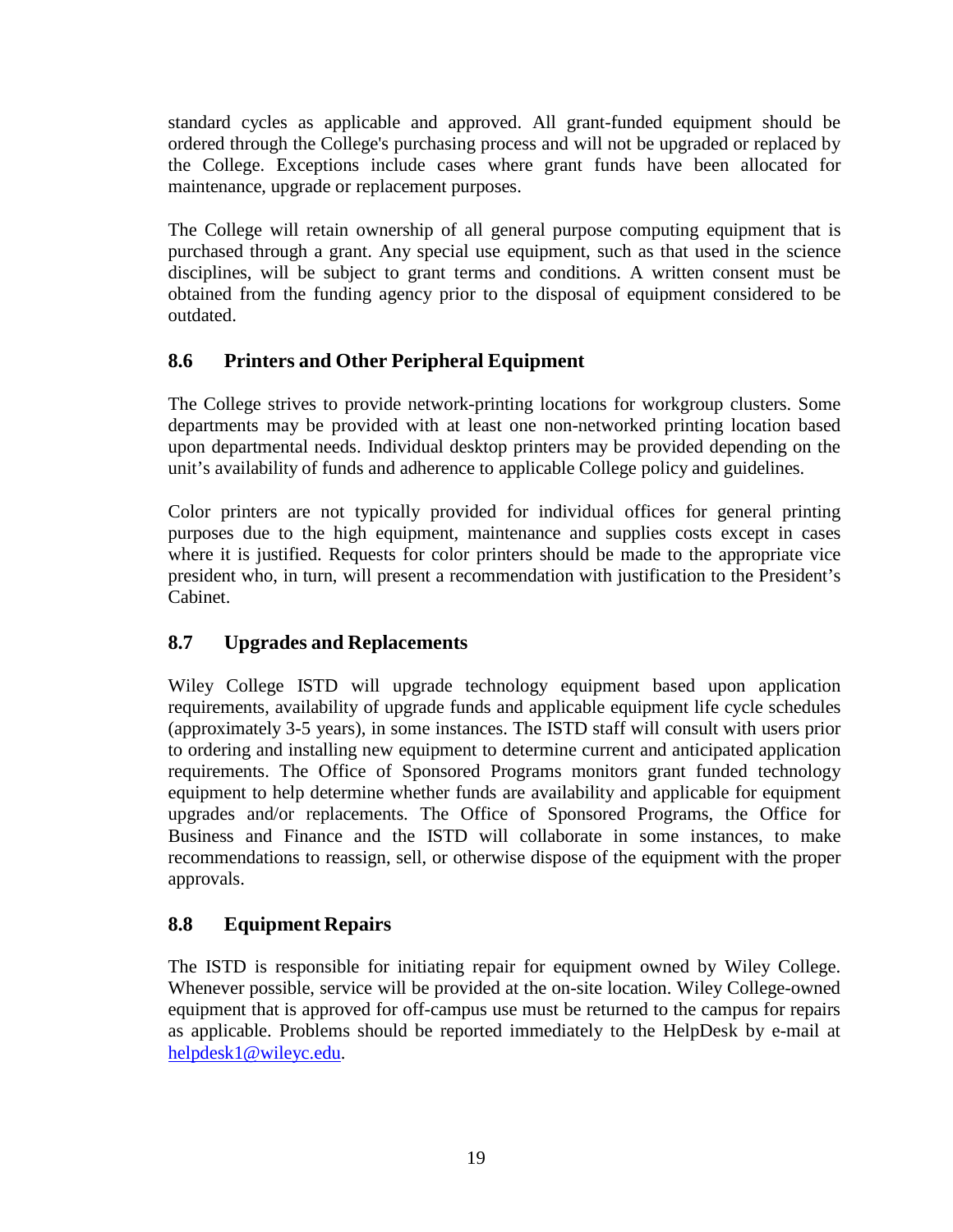In order to more effectively manage technical support requests, a College Service Level Agreement (CSLA) has been defined. Given the importance of every user's technical support needs, each problem call will be responded to promptly depending on severity and other planning guidelines in accordance with the CSLA as defined below:

**1. Emergency/Critical –** technical problems that impact academic instruction and/or the operation of the College, or impact a large number of users; for example, a network failure.

**2. Urgent –** technical problems that affect a department(s), but not the entire College.

**3. Importan**t **-** technical problems that affect one person, where their use of technology is impacted, but various alternatives may be available until the problem is resolved such as temporarily using another computer.

# <span id="page-19-0"></span>**8.9 Personal Equipment**

Wiley College ISTD will provide a Tier 1 level of support for student, faculty and staff personal computers. Tier 1 support is defined as:

- Limited software installation support
- Limited software troubleshooting and design support
- Limited assistance with hardware installation (peripherals)
- Printer support
- Select training

Wiley College will not maintain, repair or upgrade personally owned computers or facilitate warranty work.

#### <span id="page-19-1"></span>**9.1 Software**

Software is a critical element in building reliable and efficient information systems. It may be developed in-house or purchased from an outside vendor. In-house software development will be pursued only if no commercially available software can be found that meets application requirements. ISTD is responsible for managing the purchasing of software that will affect multiple groups, departments, or the entire campus. The ISTD will recommend specific vendors as applicable based upon standards compliance, College guidelines and funding sources. The division head and the CTOD must approve technology related software purchases prior to purchase and installation.

# <span id="page-19-2"></span>**9.1 Software Standards**

Software standards must be maintained in order to facilitate compatibility with computing hardware requirements.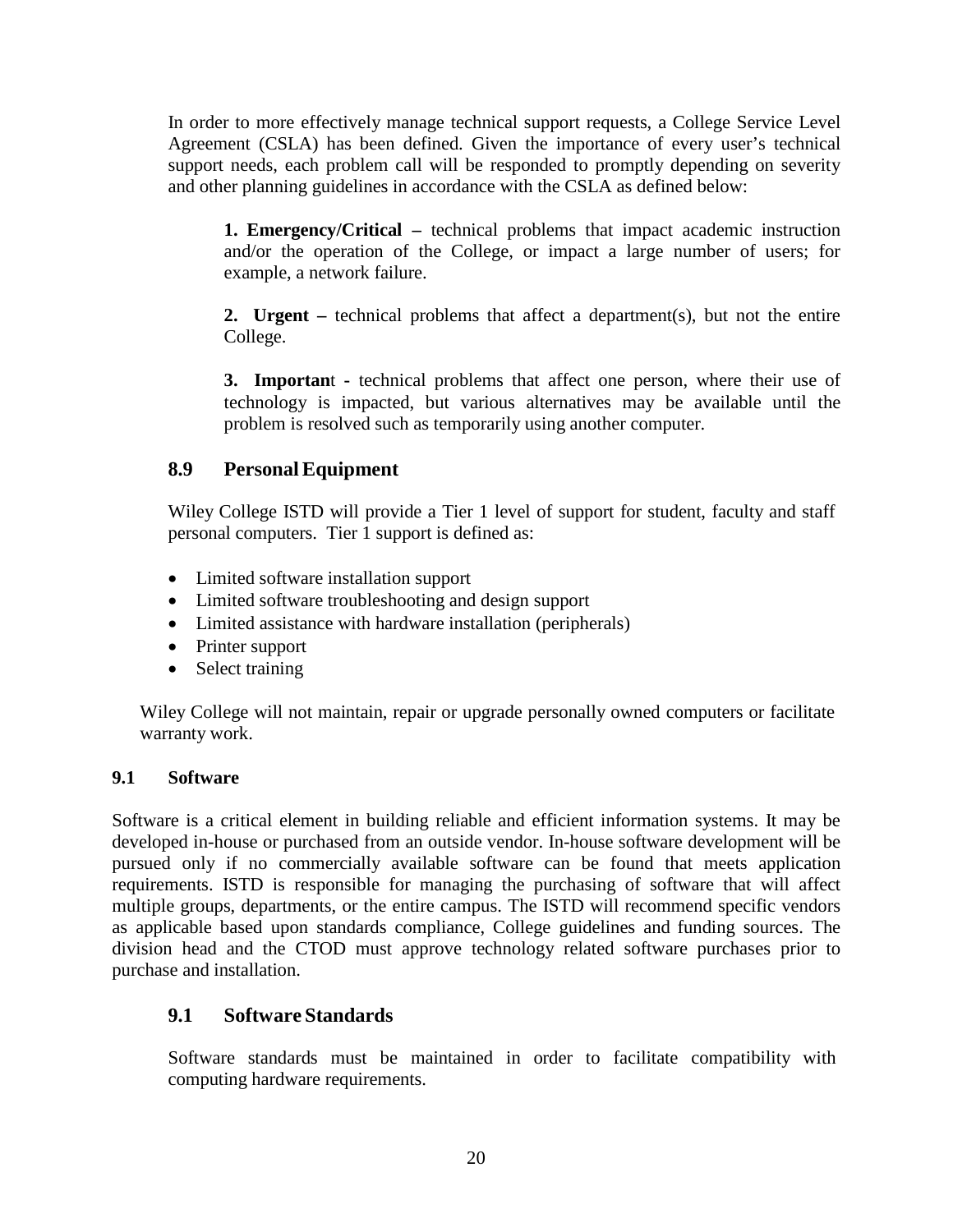Listed below are the current baseline standards for software utilized on any computer on the Wiley College network:

### **PC Software**

- Microsoft Windows 7 Professional operating system with applicable Service Packs
- Microsoft Office 2010 with applicable Service Packs
- Microsoft Internet Explorer version 7 or above, Firefox version 10.x or above
- Adobe Acrobat Reader 10.x or above
- Antivirus/Malware protection
- Skype Free (latest version)

### **Mac (Apple) Software**

- Mac OS X 10.7.x or above with applicable updates
- Microsoft Office for Mac with applicable updates
- Firefox version 10.x or above
- Antivirus/Malware protection
- Skype Free (latest version)

The College has site licenses for most of the software listed above that is applicable to all users -- faculty, staff, and students. Note: due to software licensing agreements, all software may not be available campus-wide; there may be restrictions. **The ISTD will not install any unauthorized software on Wiley College equipment**. If unauthorized software is discovered on a Wiley College computer, it will be removed immediately and/or reported to the President, CTO, and division vice president for appropriate action.

# <span id="page-20-0"></span>**9.2 Licensing**

The use of all software at the College is protected by copyright laws and must be used in accordance with software licenses. All software licenses will be maintained by the ISTD.

**Please Note:** It is against College policy to copy or reproduce any licensed software. This includes downloading music and video files from the Internet or duplicating CDs for commercial purposes.

The unauthorized use or copying of software is a serious violation of policy and violators will be subject to disciplinary action. Such unauthorized use or copying may also subject the offending individual to legal litigation.

# <span id="page-20-1"></span>**9.3 Faculty and Staff Software Purchases**

Vendors often make software available to faculty and staff at the same or similar price as the institution that is using their software products. The ISTD and the Office of Business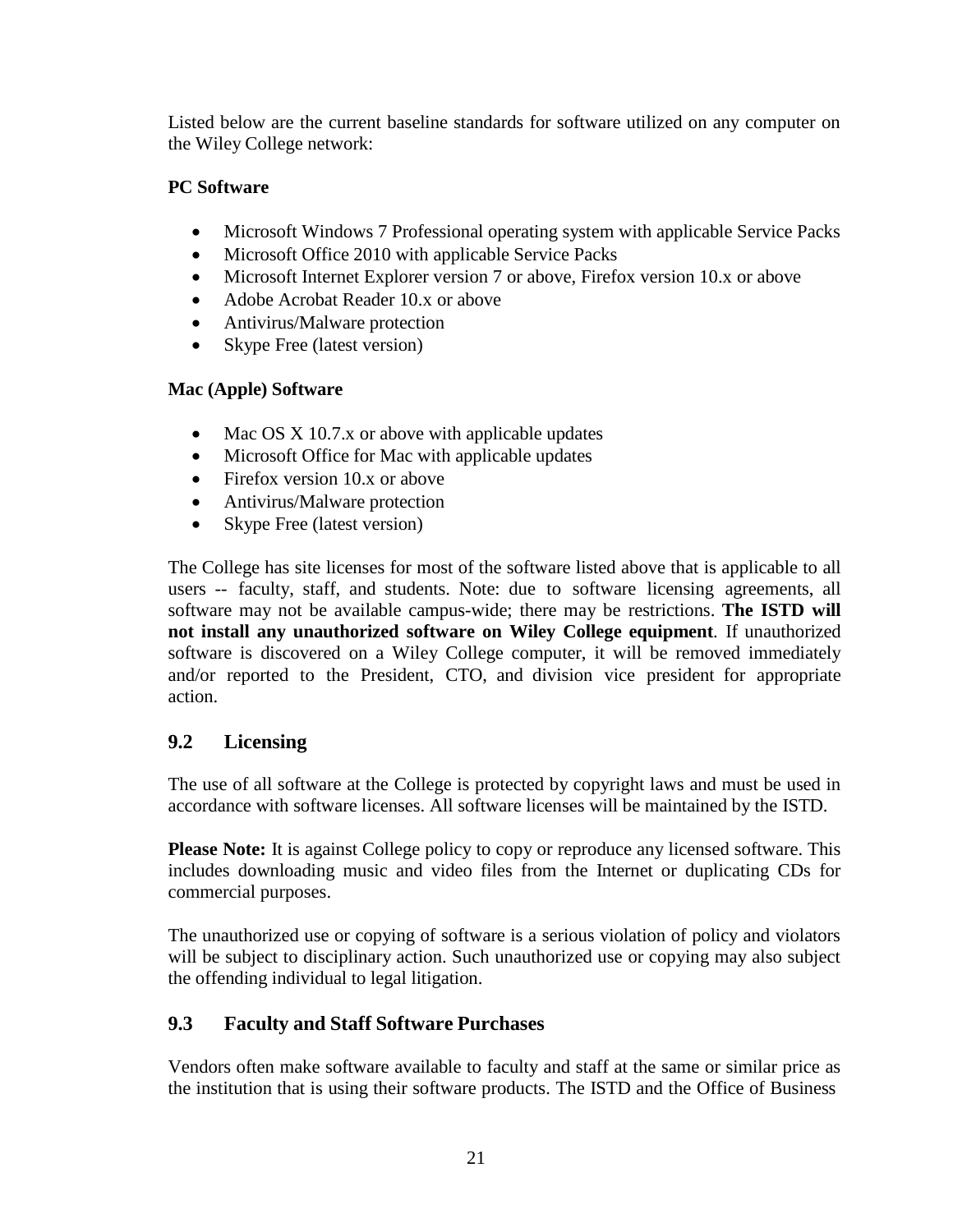and Finance will negotiate such agreements with vendors, when possible, and ensure that the targeted group is aware of the discount programs.

# <span id="page-21-0"></span>**9.4 Wiley College Software on Personal Equipment**

Wiley College's educational licensing agreements for software are specifically limited to installation on College owned equipment. Therefore, software purchased by Wiley College under these agreements is not to be installed or distributed on personal equipment.

# <span id="page-21-1"></span>**9.5 Personal Software**

User owned software **should not** be loaded on Wiley College equipment. This constitutes illegal use of the end-user licensing agreement for the software. Violators of this agreement will be subject to disciplinary action and may also be subjected to lawsuits by third parties.

# <span id="page-21-2"></span>**10.0 Training**

Faculty and staff members may contact the Helpdesk (helpdesk1@wileyc.edu) to schedule available technology training. Training will be scheduled upon request.

# <span id="page-21-3"></span>**11.0 E-mail**

E-mail addresses are assigned to individual users in accordance with College e-mail standards and policy.

<span id="page-21-4"></span>Please Note: E-mail addresses are considered public information and may be listed in various College documents and other applicable and appropriate communications media.

# **11.1 Appropriate Use of E-mail**

Access to individual e-mail accounts requires proper authentication. The access methodology includes a Username and Password. A Username and temporary Password will be assigned when an e-mail account is created. College policy requires users to change their temporary Password to a private password that meets standards outlined in **Section 13.0**. The e-mail password is considered private and should not be shared with others. Any person issued a Wiley College e-mail account is expected to manage the privacy of their e-mail password. This is a necessary College information access security policy.

Wiley College strongly recommends that e-mail not be used for confidential communication. E-mail is an official means of communication for the College. It is a formal written record with similar legal weight as a formal memorandum. Users should be aware that e-mail messages become the possession of the receiver and easily can be duplicated and redistributed by recipients. Messages that have been deleted can be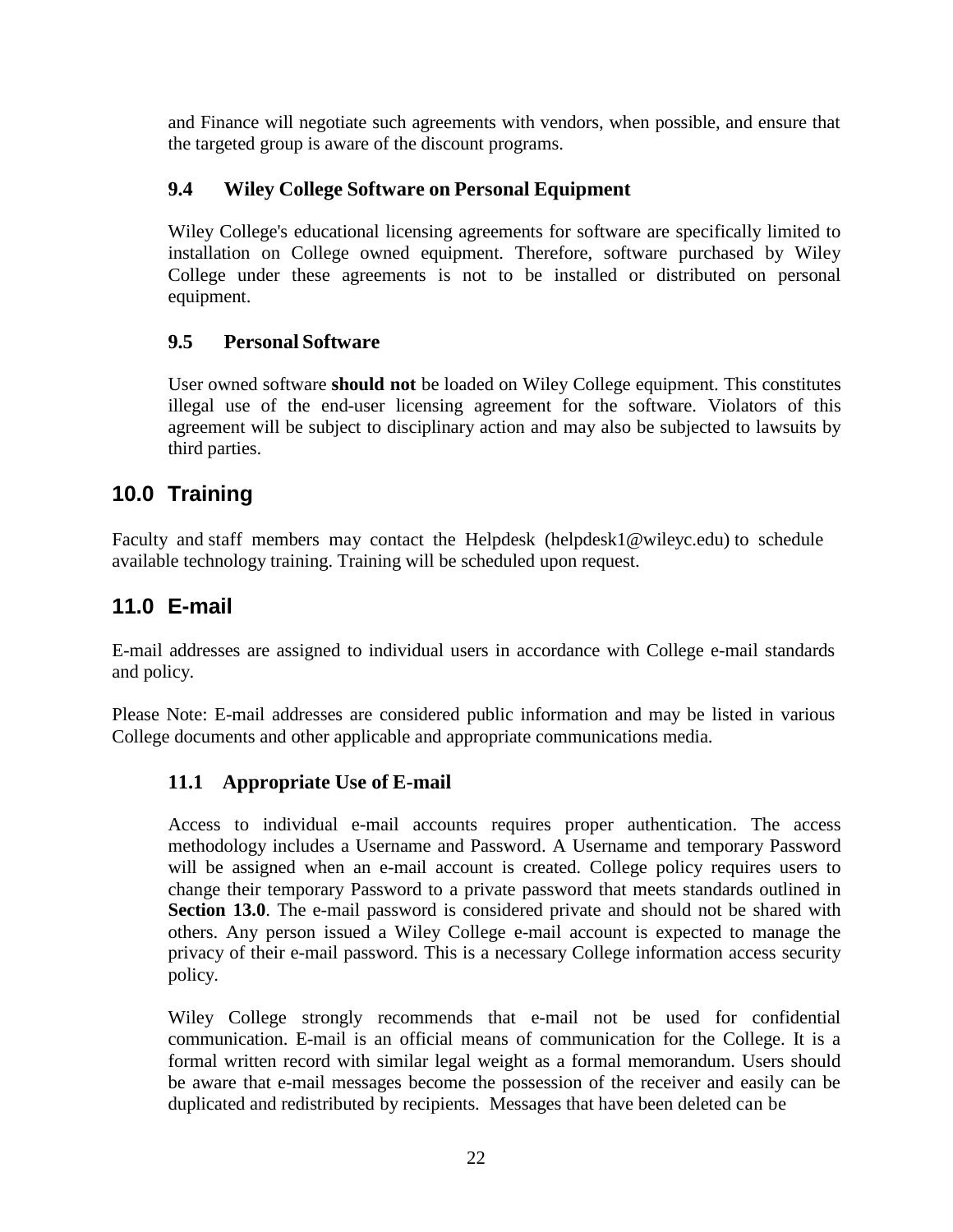retained unintentionally on system backup files. In addition, secure passwords are not completely confidential. A message that should not be preserved must be deleted immediately. State and federal laws, especially in regard to copyrighted material, photographic images and libelous remarks, also govern e-mail.

College policy prohibits certain types of e-mail. These include messages that may be perceived as pornographic, harassment, political campaigns or commercial solicitations. "Chain-mail" and "SPAM" are also prohibited because they consume large amounts of system resources.

Certain types of e-mail, including, but not limited to, harassing e-mail, may subject the sender to civil or criminal penalties. In spite of College policy, malicious users who know the owner's network account and password have the potential to abuse the e-mail system. Users are responsible for protecting their own passwords. These policies will be enforced when violators are brought to the attention of the College administration.

Access to and use of e-mail is a privilege and should be treated as such by all users.

The use of e-mail to participate in any unlawful act is illegal and may result in prosecution by state and federal authorities. Use of e-mail for private business purposes unrelated to the College is NOT authorized.

All e-mail sent through the Wiley College Email System (Microsoft Exchange Server) will include the following disclaimer and confidentiality statement:

This e-mail and any attachments are intended only for use by the addressee(s) named herein and may contain legally privileged and/or confidential information. If you are not the intended recipient of this email, you are hereby notified that any dissemination, distribution or copying of this e-mail, and any attachments thereto, is strictly prohibited. If you received this e-mail in error, please notify the sender and delete this e-mail from your system.

# <span id="page-22-0"></span>**12.1 Security**

In order to minimize security risks and comply with applicable College, state and federal laws, policies and guidelines and to help prevent service disruptions on Wiley College's networks, students, faculty, and staff are asked to observe the following:

- Do not reconfigure the network portion of your computer's setup. This may result in network congestion, thus impacting the College's network operations.
- Do not change the name of your computer under network setup.
- Personally owned computers cannot be used on the Wiley College network, unless authorized by the ISTD in accordance with College policy and guidelines.
- Do not setup a computer server of any type without written approval and confirmation from the ISTD.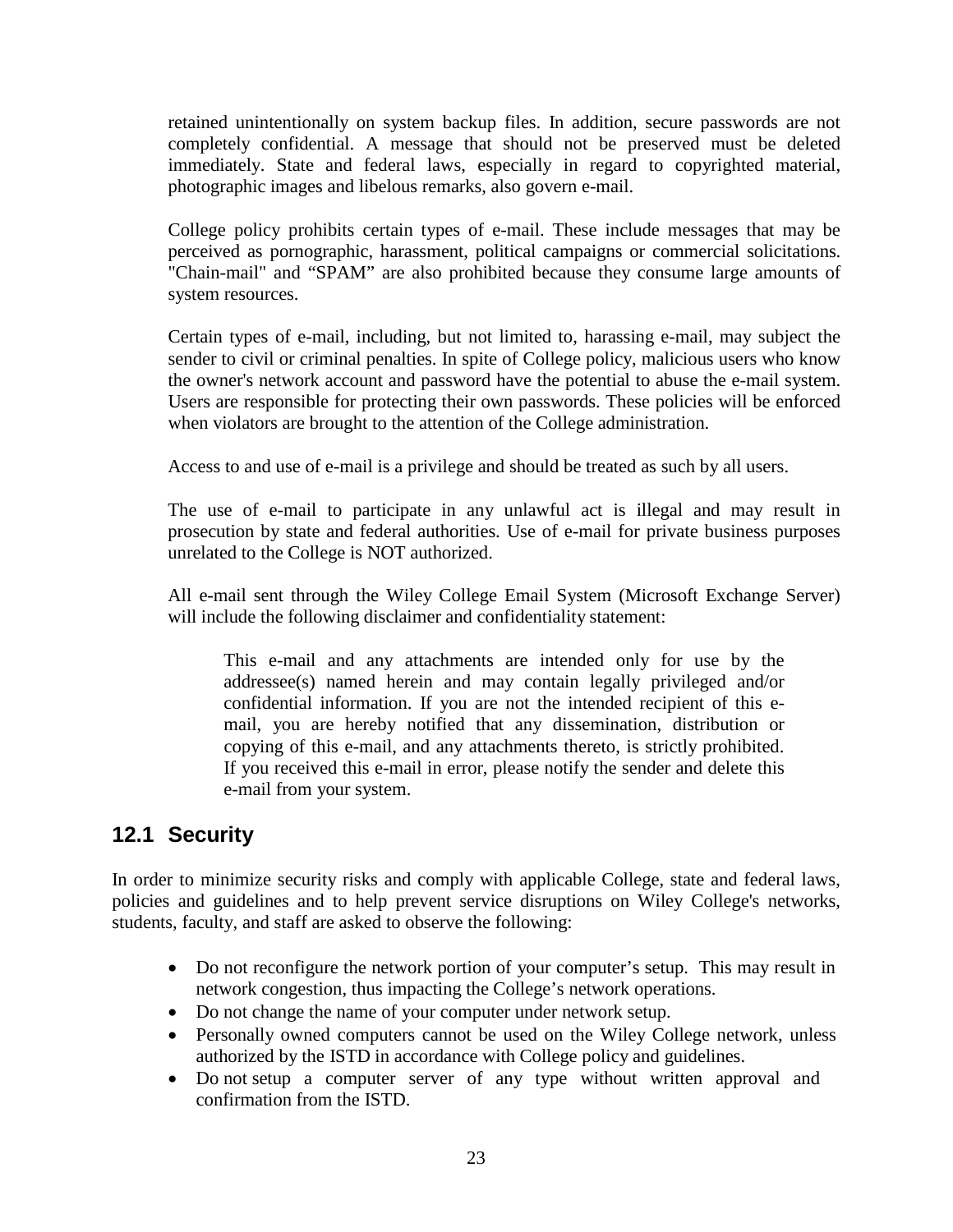• Do not allow someone else to use your e-mail address, password, or other forms of personal authentication to College secured network/computing resources.

Some abusers may attempt to mask ownership of a particular machine for purposes of fraud or harassment. Using the network and e-mail to participate in such acts is illegal and may be subject to disciplinary action by the College and/or prosecution by state and federal authorities.

All Wiley College network access requires user authentication using a Username and Password.

#### **User Responsibility for Technology Equipment**

Individual users are responsible for safeguarding the equipment entrusted to them by the College. This includes reasonable protection of equipment from damage and theft.

Note: If equipment has been stolen, the user must notify his/her division dean, vice president, Security, and the ISTD immediately.

For additional information concerning security policies, refer to the *Wiley College Security Policy Manual*.

# <span id="page-23-0"></span>**13.1 User Accounts and Passwords**

Only the person responsible for the assigned account should have access to the password. Access to user accounts may not be loaned and/or sold. Any suspected breach of password security should be reported immediately to the ISTD HelpDesk [\(helpdesk1@wileyc.edu](mailto:(helpdesk1@wileyc.edu) or (903) 927- 3310). Listed below are some common rules to follow in protecting one's password:

- Do not store passwords at any workstation that can be used to gain access to computing resources;
- Never share passwords; and never tape passwords to a wall or under a keyboard or write them down on paper.

As part of routine operations, the College will randomly test access to network accounts and other computing services made directly or indirectly available to the campus community. Suspected policy violations discovered during such routine operations will be reported to the CTOD and/or other appropriate College officials. All other information accessed during such routine operations will be treated as confidential, except as otherwise required by this policy, state, or federal law.

The College will report suspected criminal activity to law enforcement authorities. Unless otherwise prohibited by law, and subject to legal requirements, the College and law enforcement personnel may access computers, network accounts, electronic information or technology necessary to investigate suspected violations of this policy or unlawful activity.

Wiley College students and employees are strongly encouraged to remove all "personal" information stored on their computers (or network accounts) prior to ending their relationship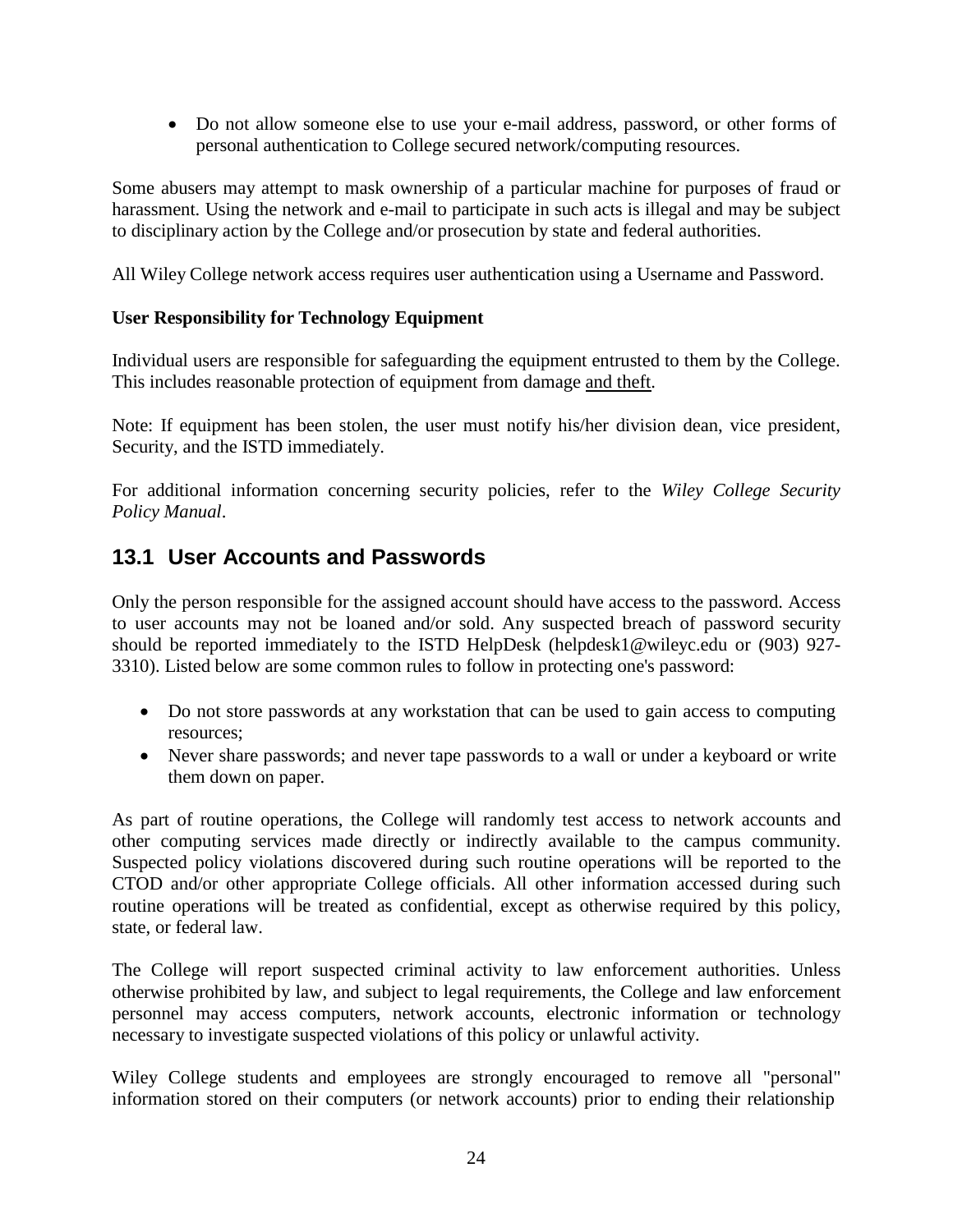with the College. Generally, the College will destroy information left on computers and network accounts. Information will be retained if retention is in the College's best interest.

# <span id="page-24-0"></span>**14.0 Paper Printouts**

Everyone is responsible for picking up his/her printer output in a timely fashion to avoid theft or disposal. Documents should be edited prior to printing for mistakes, grammar usage and format.

Do not print unnecessary copies from the Internet. When using the Internet as a research tool, it is strongly recommended that users copy the information they wish to use to a word processing document along with the URL for the Web page. The report should be created from the word processing document. Please be aware of copyright restrictions. For clarification of copyright restrictions, contact the Wiley College Reference Librarian at extension 3271 or the ISTD HelpDesk [\(helpdesk1@wileyc.edu](mailto:(helpdesk1@wileyc.edu) or (903) 927-3310).

# <span id="page-24-1"></span>**15.1 Operations and Maintenance**

The ISTD staff is responsible for providing advance notice of system shutdowns for maintenance, upgrades, and/or changes so that users may plan around periods of system unavailability. Every effort will be made to provide users the opportunity to save their work and log out safely before the system is taken out of service. The ISTD staff will undertake reasonable efforts to maintain the privacy of a user's files, electronic mail, and printer listings.

## **Data Backup**

Files stored on desktop equipment are the responsibility of the user. Users must backup critical work files on a regular basis. ISTD will provide training and assistance to users and departments requiring assistance in backing up critical work files and other College mission critical digital data.

The ISTD maintains standard backup policies and guidelines for College mission critical technology-based systems. These backup standards are designed to help recover and restore digital data in the advent of data loss or corruption.

These mission critical systems include:

- Jenzabar (Enterprise Resource Planning (ERP) system
- Microsoft Exchange Server (E-mail platform)
- Virtual Servers (PC Desktop Hard Drive Images)
- ISTD Network Shared Drives

# <span id="page-24-2"></span>**16.0 Institutional Privileges**

Wiley College reserves the right to allocate (reallocate) resources necessary to complete the mission of the institution. To accomplish this, the system administrator, by direction of the President, may suspend or terminate privileges of individuals without notice. There are occasions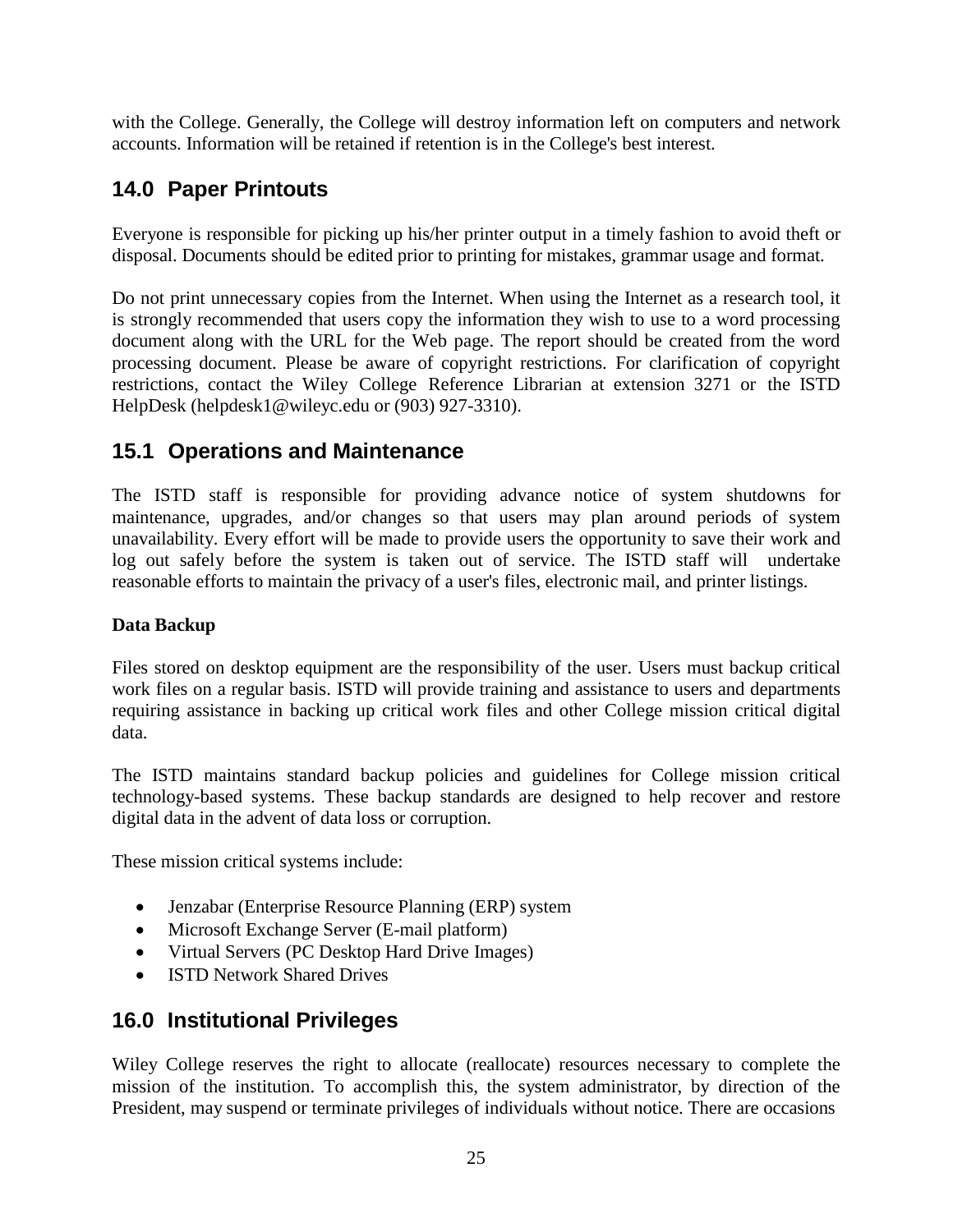when privileges may be suspended to meet critical operational needs. In addition, the system administrator may place a storage limit on a user's network account.

# <span id="page-25-0"></span>**17.0 Legal Compliance**

All existing federal and state laws and the College's regulations and policies apply to the use of campus computing resources. Users of such resources are required to be in compliance with the laws, regulations and policies at all times. These are not limited only to laws and regulations that are specific to computer and network usage, but those that apply to personal conduct.

Individuals are responsible for ensuring that their activities comply with copyright laws. **Copyright laws apply to all materials published on the web, unless the site specifically states otherwise.** Users must seek permission from owners to use materials, text or graphics, from any web site.

# <span id="page-25-1"></span>**18.0 Indemnification of Wiley College**

Upon the granting of access to the College's computers and networking services, users agree to indemnify, defend, and hold harmless the College from any suits, claims, losses, expenses or damages, including, but not limited to, the user's access to or use of the College' s computer resources and all other media services and facilities.

# <span id="page-25-2"></span>**19.1 Noncompliance and Sanctions**

The ISTD, in consultation with the appropriate vice president or the Executive Vice President, will suspend or terminate all computing privileges of any individuals who engage in improper computing activities. Serious cases, as determined by ISTD, will be referred to the President for consideration of further disciplinary action, which may include, but may not be limited to the suspension, expulsion, or termination of the offending individuals, as deemed appropriate. Where violations of state and federal laws are involved, the cases may be referred to the proper legal authorities for action.

<span id="page-25-3"></span>The following serves to provide various examples of violations of policies governing Wiley College computing and/or computing facilities.

#### **19.1 Malicious Misuse**

Examples of malicious use include:

- Using accounts or passwords assigned to others; disrupting the network
- Destroying information; removing software from public computers
- Spreading viruses
- Sending e-mail that threatens or harasses other people (a Class A misdemeanor under Texas State law)
- Invading the privacy of others, and subscribing others to mailing lists or providing the e-mail addresses of others to bulk mailers without their approval.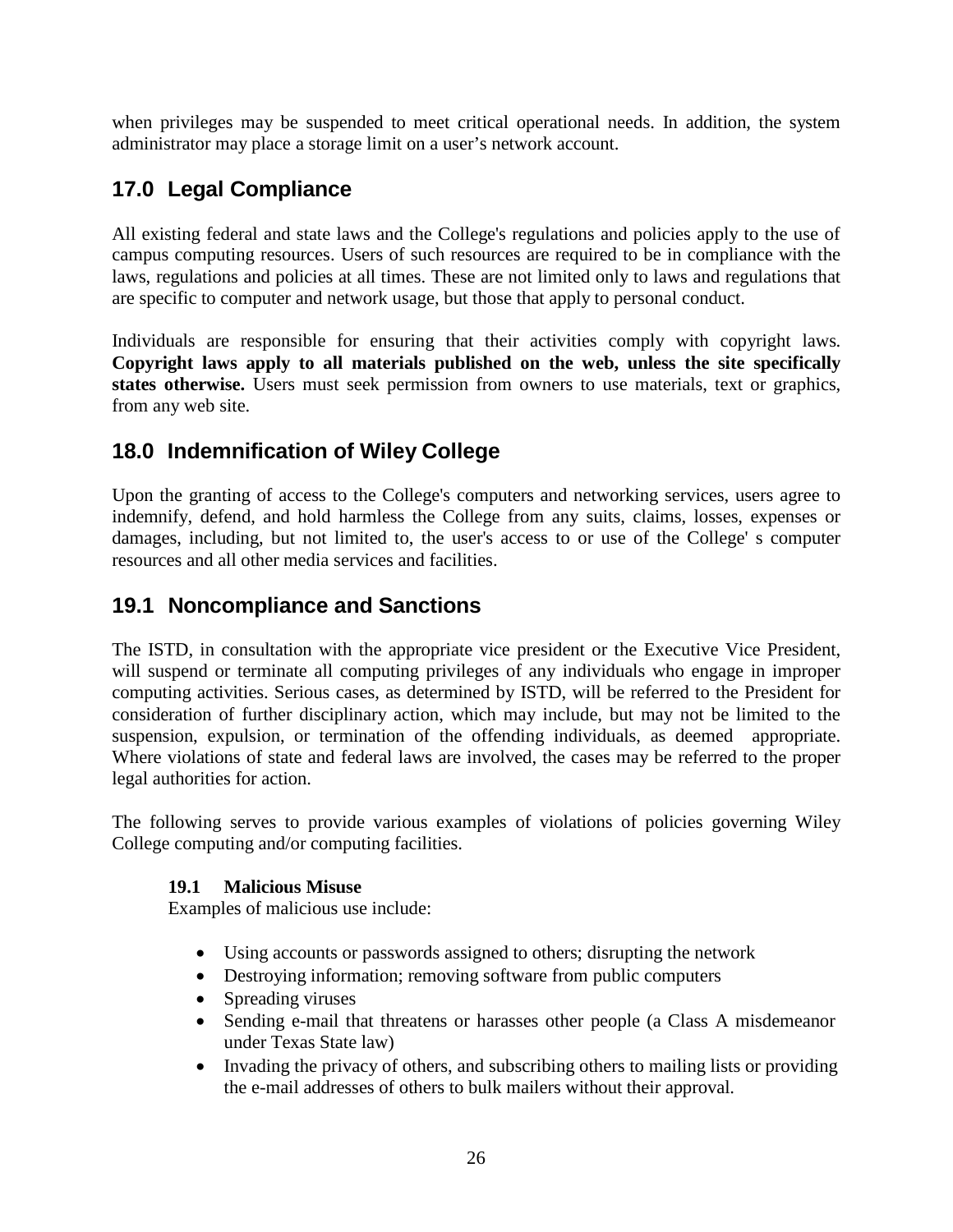### <span id="page-26-0"></span>**19.2 Unacceptable Use of Software and Hardware**

Some examples of unacceptable use of software and hardware include the following:

- Installing or using unlicensed software on any computer system or network
- Giving another user a program intended to damage the system
- Unauthorized running or installation of any program that places an excessive load on a computer system or network
- Violating software licensing agreement
- Violating copyright laws
- Improper application of fair use provisions that includes the inappropriate reproduction or dissemination of copyrighted text, images, or other materials, and the use of imaging equipment to duplicate, alter and/or reproduce official documents.

### <span id="page-26-1"></span>**19.3 Inappropriate Access**

Inappropriate access may be regarded as any of the following:

- Unauthorized use of a network account
- Providing misleading information in order to obtain access to computing facilities
- Using the campus network to gain unauthorized access to any computer system
- Connecting unauthorized equipment to the campus network
- Unauthorized attempts to circumvent data protection schemes to uncover security loopholes (including creating and/or running programs that are designed to identify security loopholes and/or decrypt intentionally secure data)
- Knowingly or carelessly performing any act that will interfere with the normal operation of computers, terminals, peripherals, or networks, and deliberately wasting or overloading computing resources, such as printing too many copies of a document.

# <span id="page-26-2"></span>**19.4 Responsibility for Equipment**

Every employee is responsible for taking reasonable precautions to safeguard Wiley College-owned computer equipment. Employees will be held responsible for excessive damages to such equipment arising out of their negligence or intentional misconduct.

#### <span id="page-26-3"></span>**19.5 Schedule of Penalties**

Wiley College may impose the following penalties on users who continuously misuse the services provided:

# **Minimum of Three Days to One Week Suspension**

Disruptive or abusive use of electronic mail, locally or over external networks. For example:

• Sending an electronic chain letter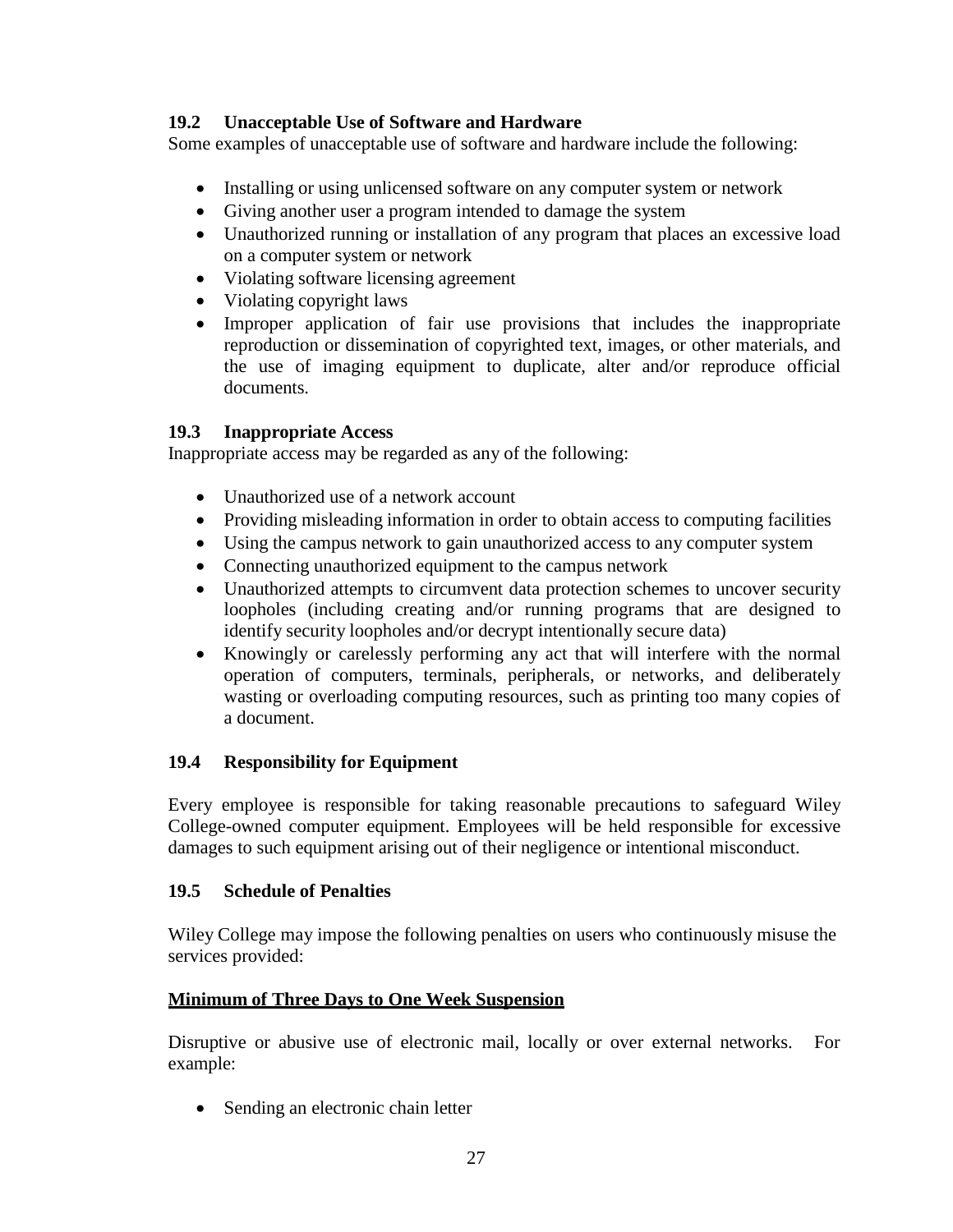- Sending an unsolicited message, mail or communication of any kind to persons who have not requested it or who cannot be expected to welcome such communication
- Frequent frivolous use of computing resources
- Intentionally distracting others who are using computing facilities
- Smoking, eating, or drinking in any personal computer laboratory
- Use of Wiley College computing resources for commercial soliciting or advertising of any kind.

#### **Minimum of Three Months Suspension**

"Lending" an account or online disk storage to another person.

Using an account or online disk storage that belongs to another person.

#### **Minimum of Six Months Suspension**

Using a stolen account.

#### **Grounds for Termination**

Use of computer resources to defame, defile, attack, scandalize, or otherwise damage the institution or any representation thereof.

Additional Penalties: Wiley College will consider additional penalties for continuing abuses of privileges. These penalties include, but are not limited to:

- **Civil** and **criminal** penalties in cases of infringement of copyright laws for the use and reproduction of Wiley College site licensed microcomputer software.
- **Monetary** charges for illegally using computing resources.

# <span id="page-27-0"></span>**20.0 Guidelines for Web Site**

Wiley College is a church-related institution and is therefore committed to maintaining the highest educational and ethical standards. The Wiley College web site is an official publication, in electronic format, and is subject to the same review and approval process required for official written materials.

General responsibilities for updating and maintaining the institutional web site reside with the Webmaster, in consultation with division representatives, with final approval from the Executive Vice President. The creation and organization of the Wiley College web site must reflect the College's mission and educational purpose. To ensure quality, the Committee on Information Technology will be responsible for conducting an annual review of the site, while the Office of Public Relations will conduct a periodic review. These reviews will encompass an assessment of the factual integrity of the site, currency and appropriateness of the information, technical feasibility, and the appropriate use of language, that is, grammatically and stylistically correct.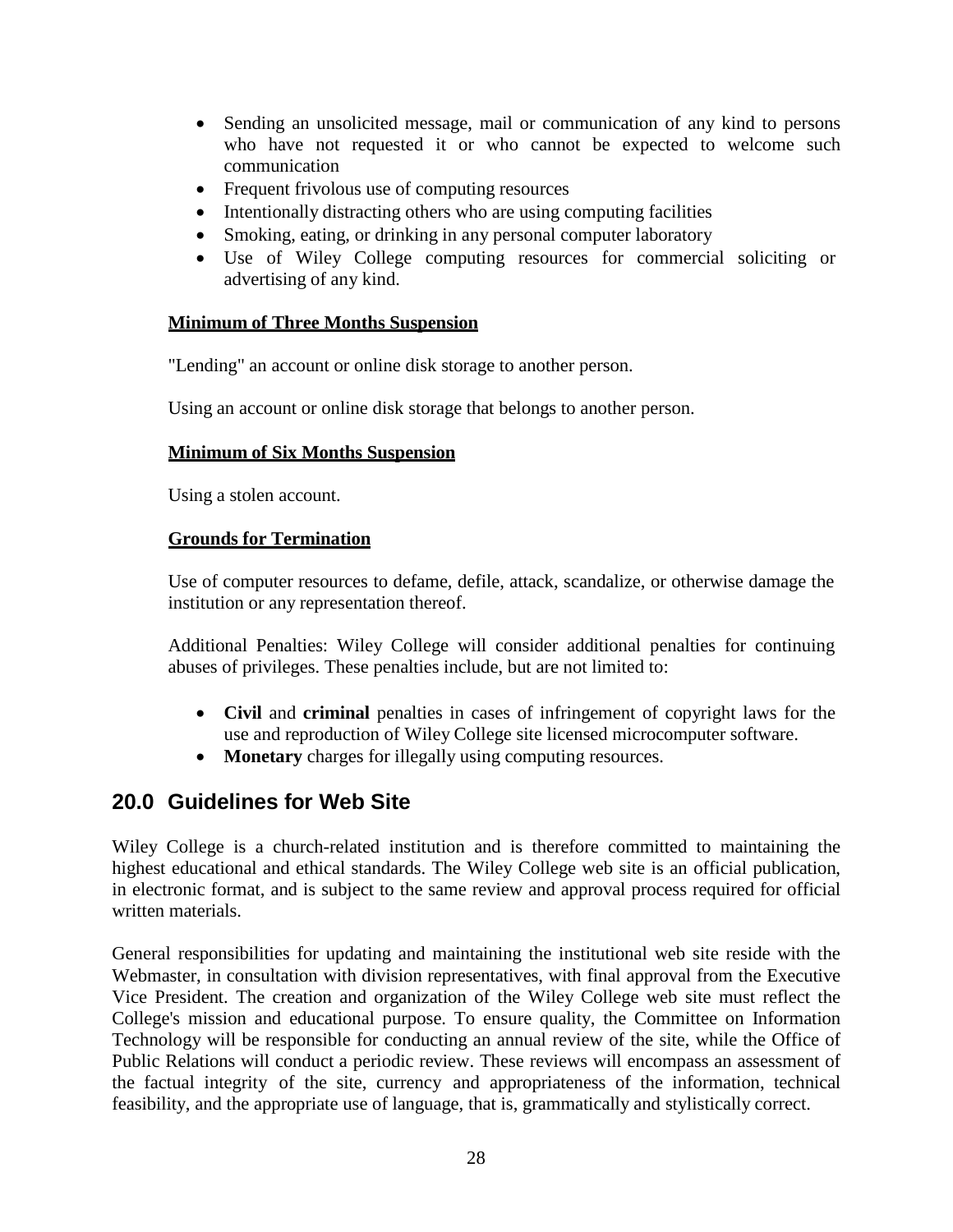Examples of materials that are appropriate for the Wiley College web site include College publications, course schedules, job announcements, requirements of academic departments, the campus directory and upcoming events. If material is for an identifiably small, on-campus audience, an electronic medium other than the institutional web site must be used.

Certain individuals affiliated with Wiley College (faculty, staff, students and alumni), and who have network accounts, may have custom web pages. These web pages may be linked to the College's official web pages once the content has been approved through the institution's document approval process and permission granted. If a complaint arises about material in a custom web site attached to the College's web page, that object will be deleted and (uploading) privileges will be suspended pending further review.

# <span id="page-28-0"></span>**21.0 Software Piracy**

The academic community thrives on respect for the ideas and rights of others; privileges are balanced by responsibilities. This policy focuses on respect for intellectual property and especially computer software. As used in this policy, the term "software" includes commercial or other licensed program software and other works published in electronic form.

Unauthorized copying of software has tangible negative results for the academic community, for the developer of the software, and for the community at large. Wiley College and software developers both benefit from mutual trust and shared responsibilities. Unauthorized copying of software damages this trust.

Wiley College, the State of Texas, the United States, and international law prohibit the unauthorized copying of software. Members of the Wiley College community of users are prohibited from unauthorized copying of software. Users who ignore this policy and copy software without proper authorization will be disciplined.

Each member of the College community is responsible for making a good faith effort to assure adherence to this policy. Unit administrators are responsible for insuring that their units make a good faith effort to comply with this policy. If an authorized user is using software on a Wiley College machine and is not sure it is properly authorized, consult with the appropriate vice president who will contact the Chief Technology Officer to make sure it is properly authorized.

It is not only illegal to copy software without proper authorization, but also unfair. Wiley College does not tolerate physical theft or plagiarism and will not tolerate unauthorized copying of software. Copyright law does not permit operating software on two or more computers simultaneously unless the license agreement specifically allows it. However, it may be legal to loan software temporarily as long as a copy is not kept.

Unless it has been placed in the public domain, copyright law protects software. The owner of a copyright holds exclusive rights to the reproduction and distribution of his or her work. Therefore, it is illegal to duplicate or distribute software or its documentation without the permission of the copyright owner. However, a back-up copy of any licensed software program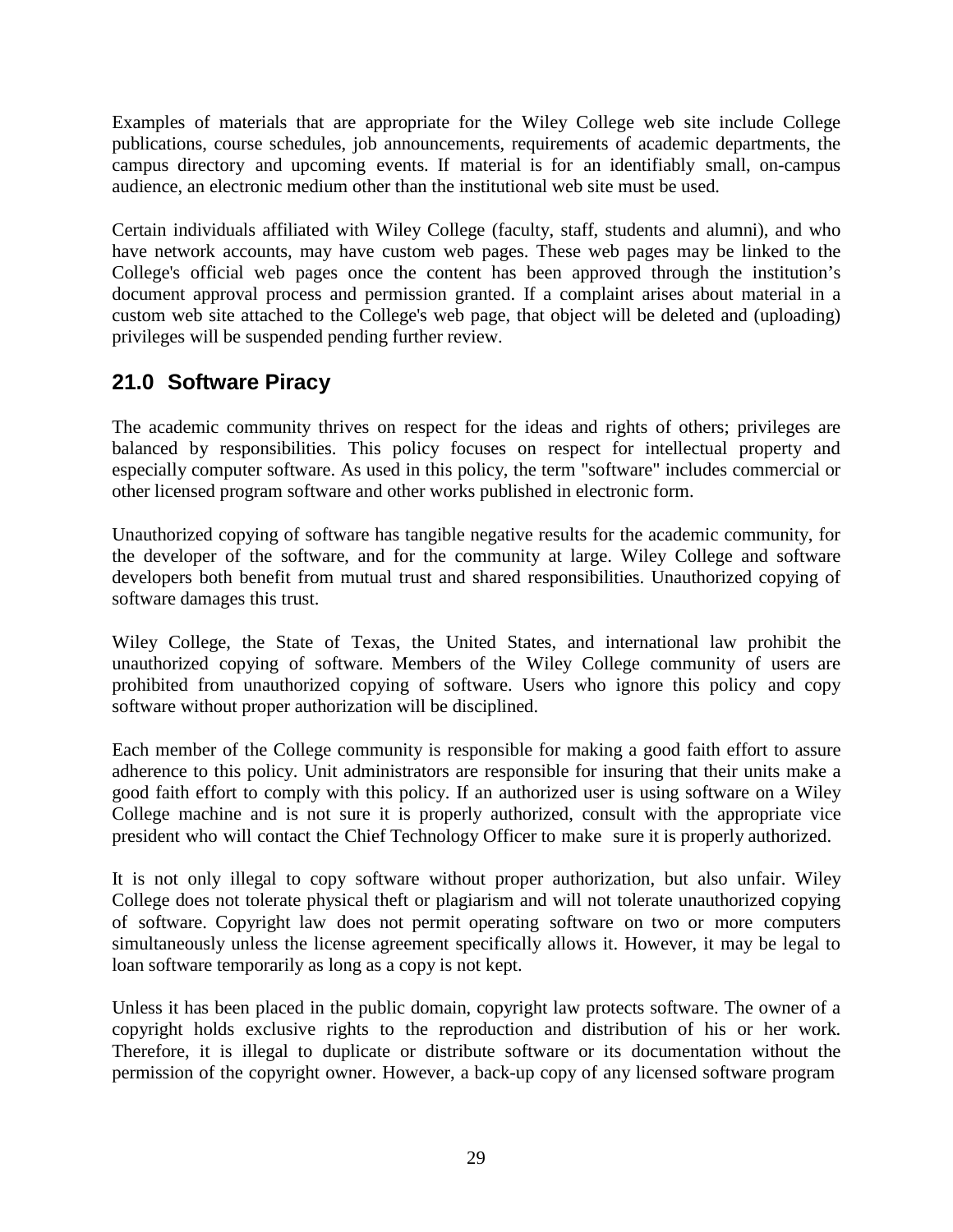may be made for use in case the original is destroyed or fails to work. A request for this service must be made to the Information Systems and Technology Division. Lack of copy protection does not constitute permission to copy software in order to share or sell it. "Non-copy-protected" software enables protection of the investment by making a back-up copy. In offering non-copyprotected software, the developer or publisher has demonstrated significant trust in the user's integrity.

# <span id="page-29-0"></span>**22.0 Opt Out Mass Mailings**

Employees not interested in receiving mass mailings should configure their individual mailbox to filter them out. The ISTD HelpDesk, extension 3310, can provide instructions. Because the mass mailing lists are built from individual departmental mailing lists, the College will not remove a person's name without also removing such individual from the departmental list. Faculty members, who wish to be removed from the department or mailing list, should submit a written request to the Vice President for Academic Affairs. Staff members who wish to remove their names from a list must submit a written request to their area vice president and to the Executive Vice President.

All users of campus e-mail should recognize that e-mail is an official means of communication for the College and that many notifications are sent through e-mail instead of through the campus paper mail system. Removal from the distribution list means that users may not receive important messages that are germane to their positions or contractual responsibilities.

# <span id="page-29-1"></span>**23.0 Computer Ethics**

No one may authorize another person to use his or her computer account for any reason. The account holder is responsible for all use of the account and must take all reasonable precautions, including password maintenance and file protection measures, to prevent the use of the account by unauthorized persons. Furthermore, ISTD advises that passwords be changed regularly.

Computer resources must be used only for authorized College-related purposes. As with all College equipment, the use of computer facilities, including the campus network, for private or commercial purposes is prohibited, except as expressly authorized. The College's information technology resources must not be used for any unlawful practices, such as the installation or distribution of fraudulent or illegally obtained software. Use of external networks connected to the College's network must comply with the policies of acceptable use promulgated by the organizations responsible for those networks.

Users must not access, alter, copy, move or remove information, proprietary software or other files (including programs, members of subroutines libraries, data and electronic mail) without prior authorization from the appropriate College data trustee security officer, or other responsible party. Users must not copy, distribute, display, or disclose third-party proprietary software without prior authorization from the licensor. Proprietary software must not be installed on a system not properly licensed for its use.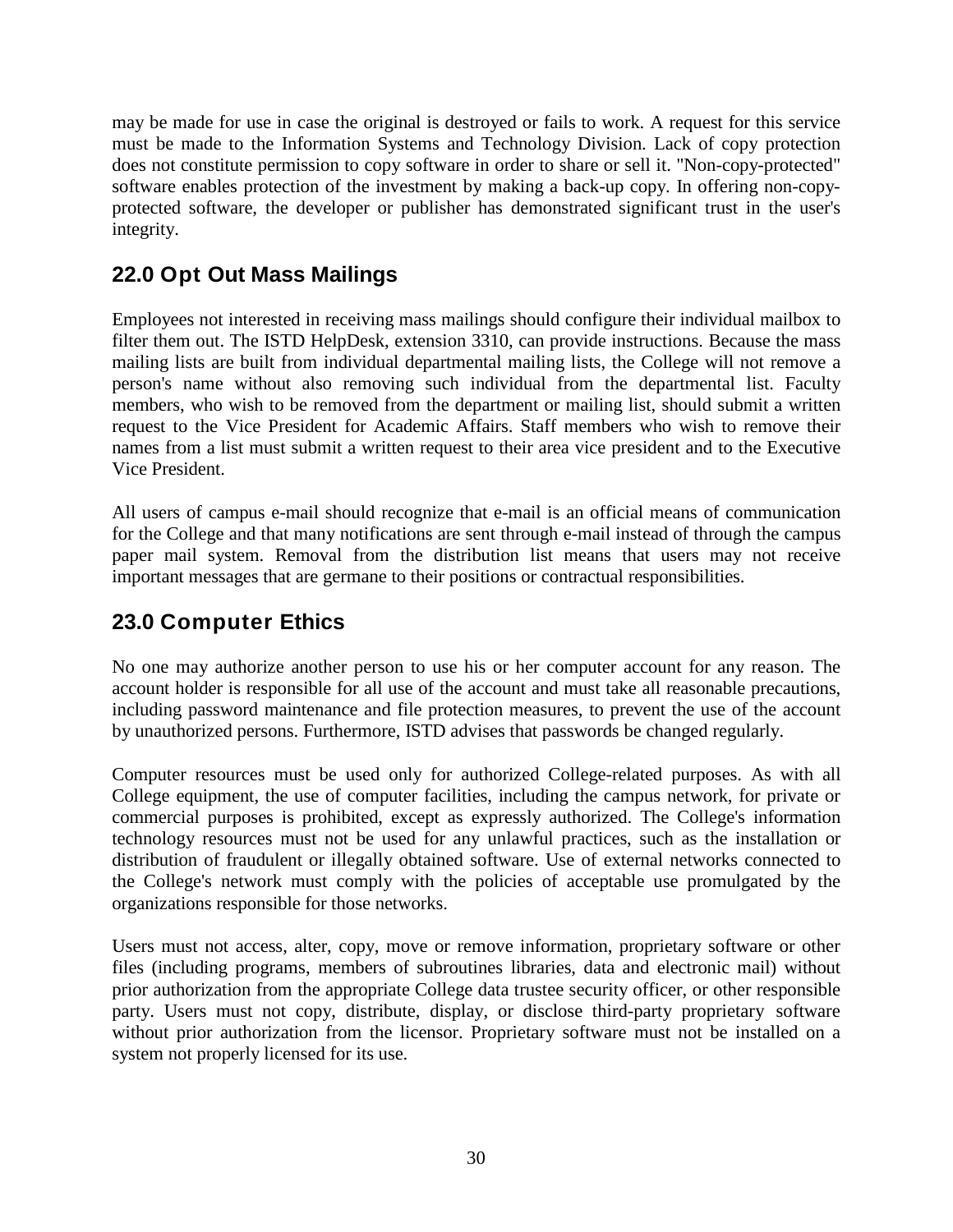Users are encouraged to report any violation of these guidelines by another individual and any information relating to a flaw in or bypass of computing facility security to the College ISTD.

Users are expected to respect others who are contacted electronically. Electronic mail should adhere to the same standards of conduct as any other form of mail. It should be noted that in an academic community, the free and open exchange of ideas and viewpoints is preserved by the concept of academic freedom.

Users should ensure that they are known to those whom they contact. Others have a right to know who is contacting them.

Respect the privacy of others and their accounts. Do not access or intercept files or data of others without permission. Do not use the passwords of others or access files under a false identity.

The distribution of unsolicited mail is not authorized.

Be aware of the legal implications of computer usage.

The Internet enables users to disseminate materials worldwide. Remember that the larger audience means a greater likelihood that someone may object to material with or without legal basis.

Many other state and federal laws, including those prohibiting deceptive advertising, use of others' trademarks, defamation, violations of privacy, and obscenity apply to network-based communications.

Because the Internet is international, the laws of other countries may apply. This does not mean that members of the College community should allow extremely restrictive foreign laws to censor their communications, but in some situations, the College must take into consideration whether violations of foreign laws may affect the activities of the College in those countries.

Use computer resources lawfully and responsibly. The College reserves the right to take responsible steps after it learns of illegal or irresponsible uses of its computer facilities. With the exception of web pages, the College does not regularly monitor the content of electronic mail or other online communications, unless directed by the President or his representative. Any activities or content that may be considered questionable will be reviewed and actions will be determined subsequently.

The College is responsible for providing all network related accounts. Individuals are expected to use their account in a responsible/professional manner, adhere to all policies and procedures, and to report any network related problems and/or concerns to ISTD.

Although a respect for privacy is fundamental to the College's policies, it should be remembered that all information can, in principle, be read or copied. At Wiley College, user information is maintained in system logs and archived as a part of regular computer system maintenance. At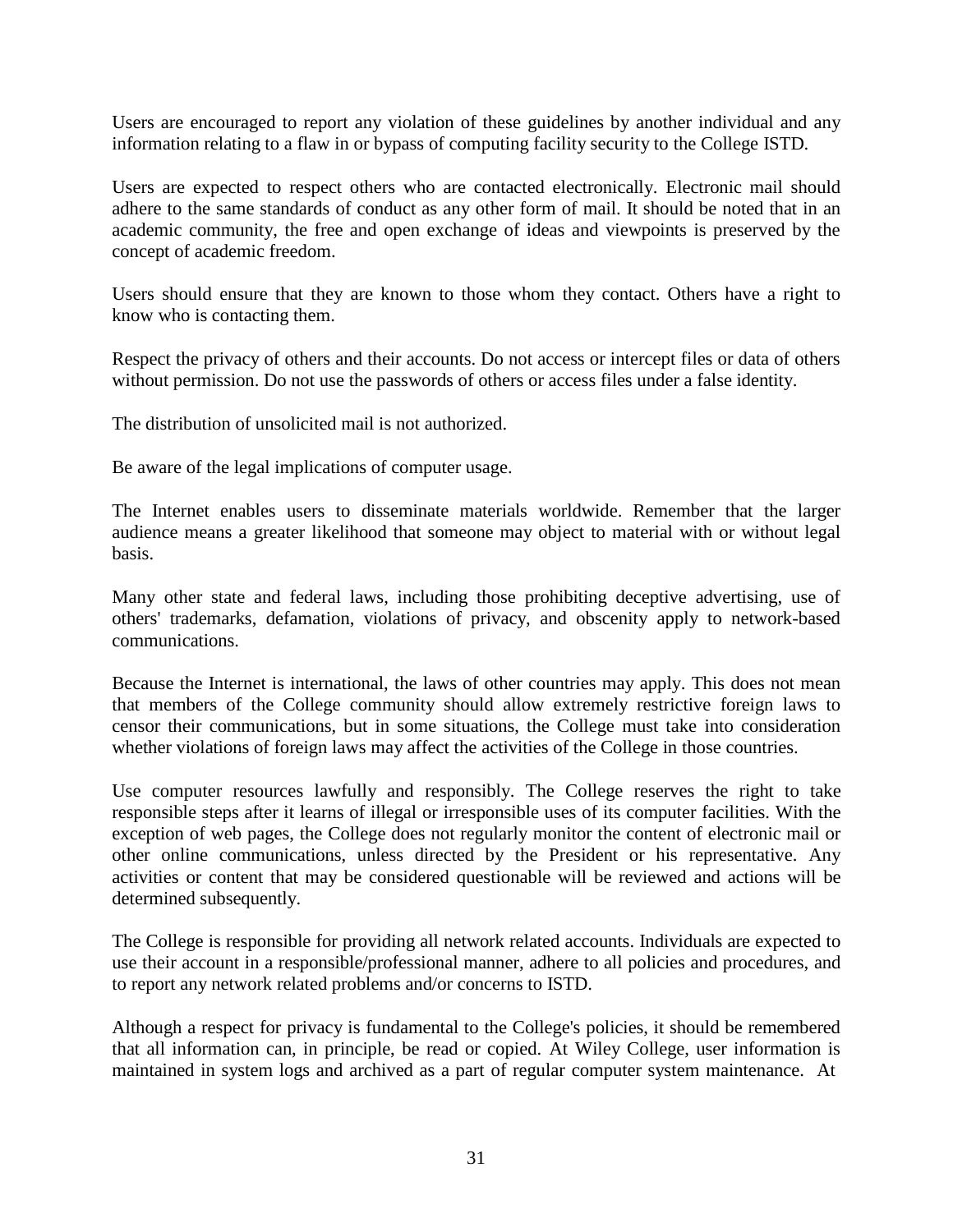any time, the College may be compelled by law or policy to examine information, be it personal, professional, and/or confidential, which is maintained with College computing facilities.

Users are granted privileges and responsibilities with their account. While these vary among groups, the use of College resources for personal commercial gain or for partisan political purposes (not including the expression of personal political views, debate and the like) is inappropriate and illegal.

Individual College computer systems have varying resources and demands. Some have additional guidelines, which may be more restrictive than those contained here, applicable to their own users.

# <span id="page-31-0"></span>**24.0 Computer Laboratories**

It is prohibited to use Wiley College computers for any illegal, immoral, or offensive purpose, including those in computer labortories This includes accessing Internet materials of a lewd or offensive nature, printing any such materials, or displaying them on the computer screens. It is prohibited to use computers for games or other non-class or non-work related activities.

### <span id="page-31-1"></span>**24.1 Logon/Logoff**

When finished with the computer, select "Close all programs and log off. DO NOT turn off the power.

#### <span id="page-31-2"></span>**24.2 Behavior**

Students are expected to be quiet and orderly when utilizing the computer lab, to treat the computer equipment with care, and to keep the lab clean and neat. **EATING, DRINKING, and/or SMOKING are NOT ALLOWED in any Wiley College computer laboratory facility.**

#### <span id="page-31-3"></span>**24.3 Violations**

Faculty, staff and students are expected to adhere at all times to the rules and guidelines established by this document, state and federal law, and all related documents adopted by other academic departments. Individuals who violate these policies and guidelines are subject to disciplinary action as indicated below. The disposition of situations involving a violation of the policies set forth in this document and the penalties that may be imposed upon the person guilty of the violation(s) are described in this section. Accidental infractions of this policy such as poorly chosen passwords, overloading systems, excessive disk space consumption, poor judgment, and so on, are typically handled internally and in an informal manner by electronic mail or in-person discussions. More serious infractions, such as unauthorized use, denial of service, attempts to steal passwords or data, attempts to steal licensed software, violations of Wiley College policies, harassment, or repeated minor infractions, may result in the temporary or permanent loss of academic computer system privileges without advance notice or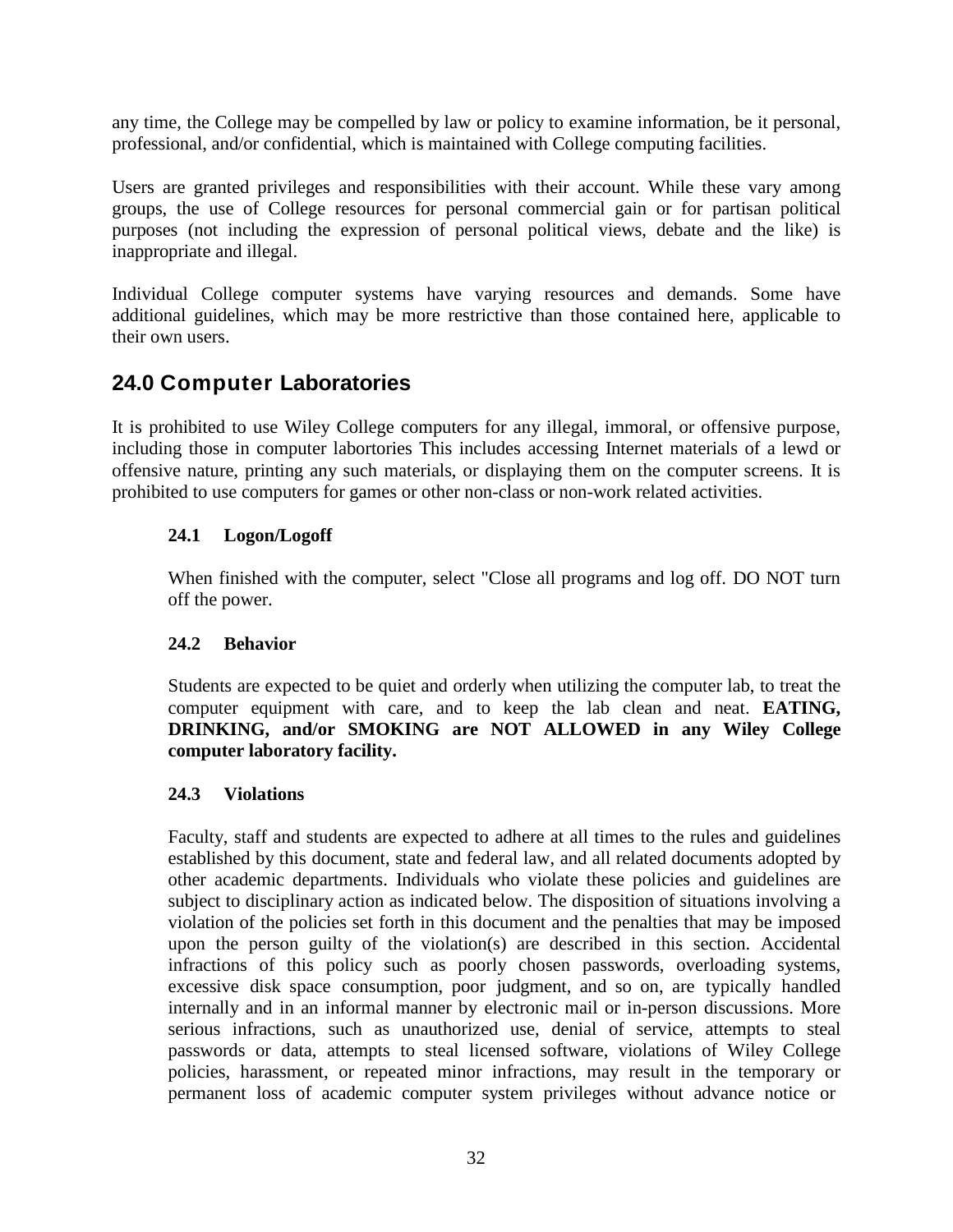warning. Offenses that are in violation of state or federal laws can result in immediate loss, without advance notice or warning, of all academic computing privileges.

# <span id="page-32-0"></span>**25.1 Bringing of Charges**

Any member of the student body, staff, or faculty may bring charges for violations of these rules. Charges should be directed to the faculty or staff member responsible for the academic computing system involved with the infraction. The official will determine if further action is required. He or she may require that the charges be made in writing. Normally, charges will be brought within ten days of the alleged violation, but in special cases, the time limitation may be extended. Conduct which violates this policy includes, but is not limited to:

- Engaging in any activity that might purposefully be harmful to systems or to any information stored thereon, such as creating or propagating viruses, disrupting services, or damaging files or making unauthorized modifications to College data.
- Performing any act, intentionally or otherwise, that will interfere with the normal operation of computers, terminals, peripherals, or networks.
- Making or using illegal copies of copyrighted software, storing such copies on College systems, or transmitting them over College networks.
- Saturating network or computer resources to the exclusion of another's use, for example, overloading the network with either legitimate (file backup or archive) or malicious (denial of service attack) activities.
- Using the College's systems or networks for personal gain; for example, by selling access to your user account or College systems/networks, or by performing work for profit with College resources in a manner not authorized by the College.

It is a violation of College regulations to: (I) intentionally and without authorization, access, alter, interfere with the operation of, damage or destroy all or part of any computer, computer system, computer network, computer software, (2) intentionally or knowingly and without authorization, give or publish a password, identifying code, personal identification number or other confidential information about a computer, computer system, computer network or database.

# <span id="page-32-1"></span>**26.0 Client Privileges and Responsibilities**

Prior to receiving the privileges associated with a network account, users must sign a statement that they also accept the responsibilities that accompany these privileges. Those using the College computer facilities are responsible at all times for using these facilities in a manner that is consistent with this policy and its intent. Users are responsible for obeying all official notices posted in local policy newsgroups by appropriate staff members, or announced using electronic mail. They are also responsible for knowing and abiding by the policy set forth in this document, along with any changes announced by any of the means noted in this paragraph.

Users are also responsible for any and all activity initiated by their account. For this reason, as well as to protect their own data, users should select a secure password for their account and keep that password secret at **all** times. Users are responsible for protecting their own files and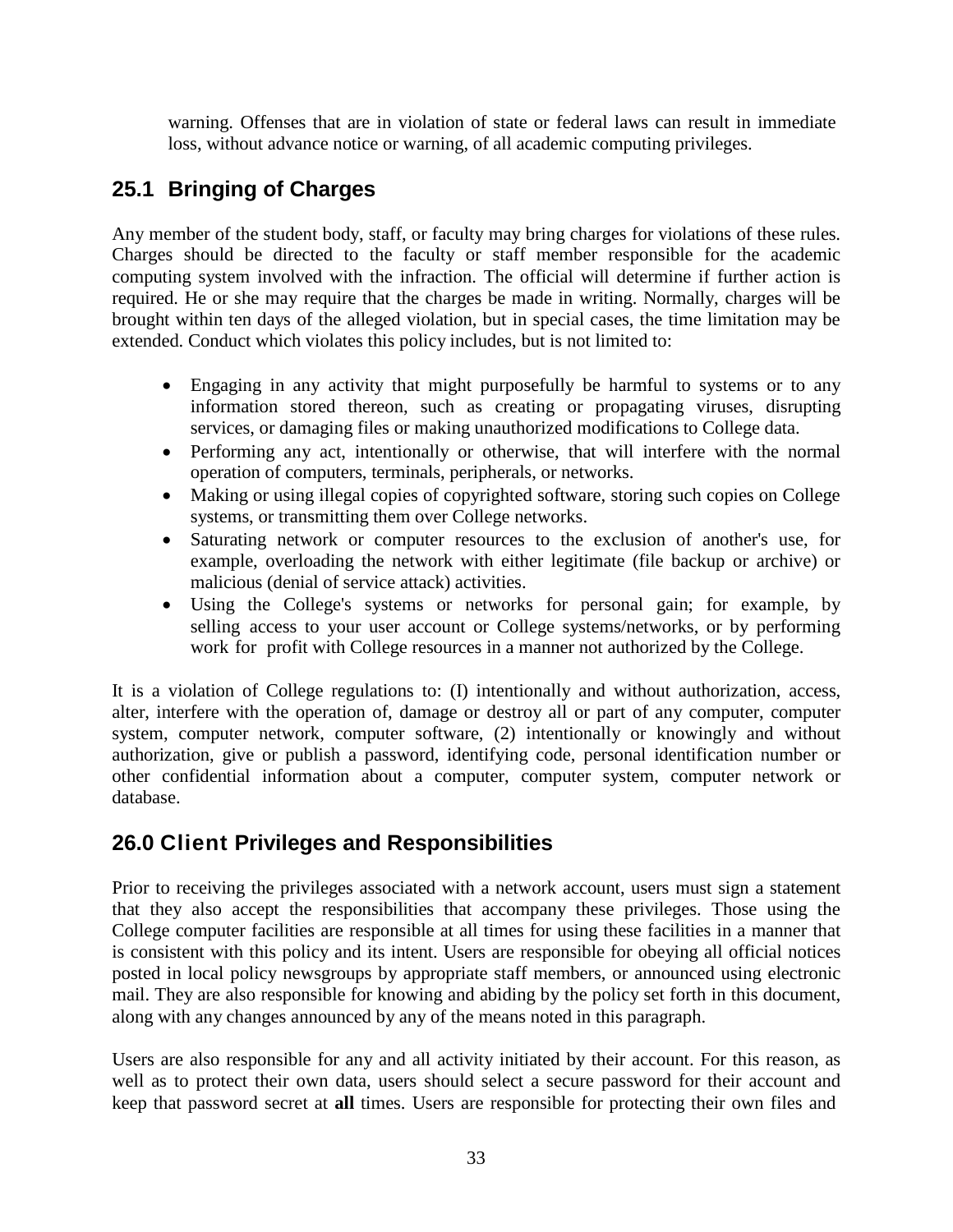data from reading and/or writing by others, with whatever protection mechanics are provided by the operating system in use. They are also responsible for picking up their printer output in a timely fashion to avoid theft or disposal.

# **27.0 Research**

Anyone conducting **research on computer security** or investigating self-replicating code must have that activity initially, and then periodically, reviewed to address the risks the work may place upon the rest of the College community. The CTO must be notified of the activities of such work well in advance of their occurrence in order to evaluate the risks involved. When possible, special arrangements will be made to provide an adequate environment for these efforts without risking damage to, or impairment of, others' work. Codes that fall into the above categories would include, but are not limited to, virus code, worm code, password cracking code, and password grabbing code. The state of system security at any given time is not to be interpreted as an opportunity for abuse either by attempting to harm the system, or by stealing copyrighted or licensed software. Deliberate alteration of system files can be considered vandalism or malicious destruction of Wiley College property. For additional information, see the *Wiley College Security Policy Manual.*

The ability to connect to other systems via the network does not imply the privilege to make use of or connect to other systems unless properly authorized by the owner(s) of the system(s) in question. College facilities and network connections may not be used for the purposes of making unauthorized connections to any systems, on campus or off.

# **28.1 Audio/Video (Multimedia)**

ISTD responsibilities have been recently expanded (2012) to include defined multimedia (audio/video) technology management in various locations across the campus. This management encompasses the technical planning and operational aspects of multimedia based equipment such as sound reinforcement systems and video projection systems from an infrastructure support perspective.

In order to effectively manage this essential technology and associated equipment, stringent policies and procedures must be defined. These policies and procedures are designed to help ensure the proper operation, maintenance, and deployment planning for College audio/video assets.

ISTD Managed Multimedia Locations include:

- 1. Julius S. Scott, Sr. Chapel
- 2. Freeman P. and Carrie E. Hodge Building
- 3. Pemberton Auditorium
- 4. Locations where portable multimedia equipment is viable and has been approved for use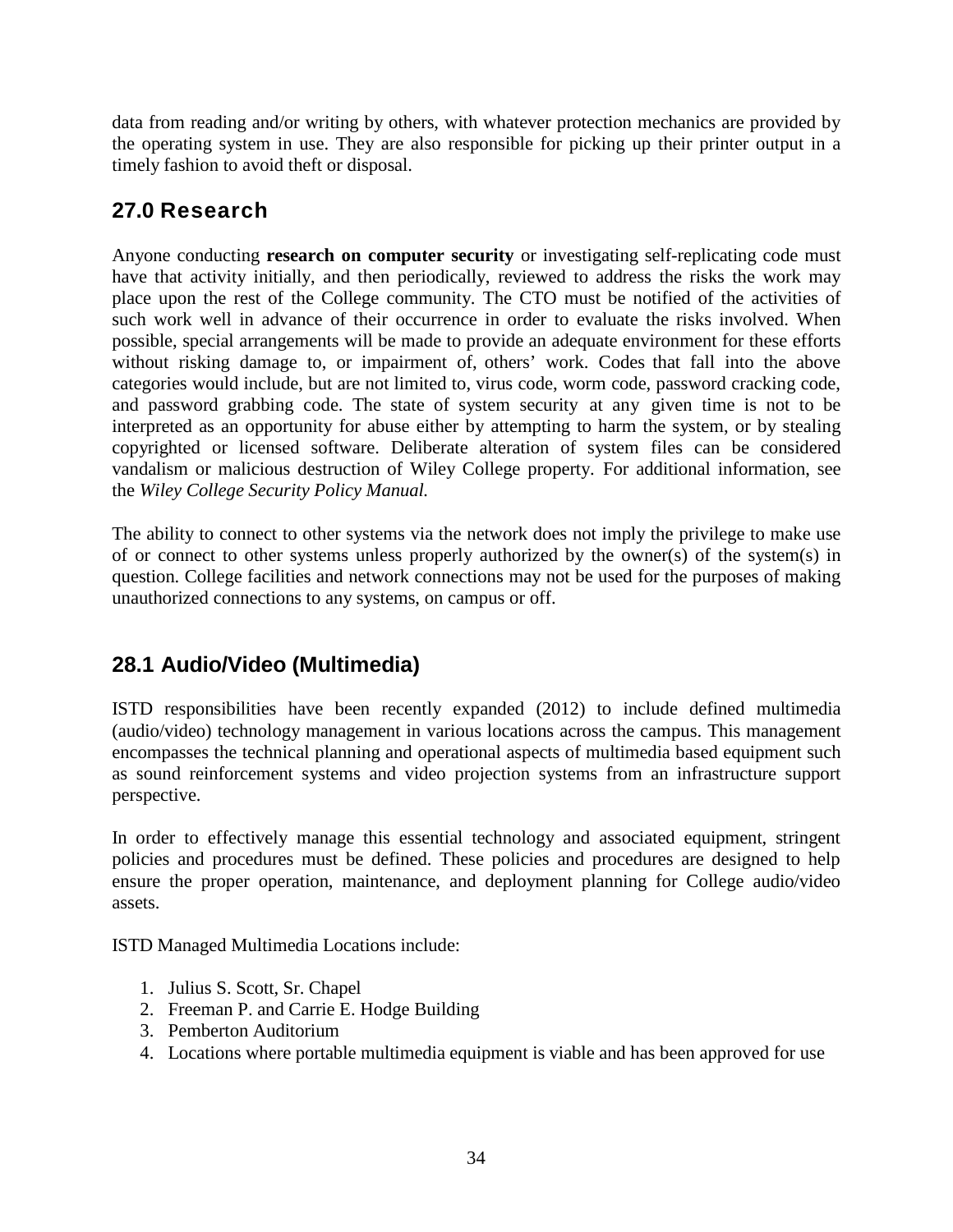#### **Policy**

ISTD will provide management and planning resources to establish purchase, deployment and operational guidelines for multimedia audio and video applications campus-wide. The objective is to work with College departments to define and refine their requirements for audio/video applications to help ensure various levels of standardization and management.

#### **Procedures**

- 1. Arrangements must be made at least 48 hours ahead of the intended use by contacting the Helpdesk [\(helpdesk1@wileyc.edu](mailto:(helpdesk1@wileyc.edu) or (903) 927-3310) and completing a requested services form.
	- a. All fields on the form must be completed.
	- b. When the request has been approved, a staging and/or rehearsal may be required to ensure proper support for the event.
- 2. Questions regarding ISTD managed multimedia services should be requested through the Helpdesk or (903) 927-3310).
- 3. Only properly trained and certified audio/video technicians will be authorized to operate this equipment.
	- a. The ISTD will systematically provide multimedia operations training and certification to applicable students, faculty and staff that have been designated to operate the equipment.
	- b. The ISTD will serve to manage trained and certified technicians to provide service for College events and develop a roster listing these personnel.
	- c. Every effort will be made to provide qualified technical multimedia services to support College events. However, there may be cases where outsourcing or other means are required to meet specific needs and schedules.
- 4. Control rooms/booths and other designated areas that house multimedia control equipment will remain locked and only available to authorized personnel.
- 5. The ISTD will systematically provide multimedia operations training and certification to applicable students, faculty and staff who have been designated to operate the equipment.

# **Special Notes:**

- 1. The ISTD is not responsible for developing or operating/navigating multimedia content such as slide presentations, webinars, websites, music, etc.
- 2. The ISTD managed multimedia equipment is not guaranteed to be compatible with all multimedia content and media. Equipment will be selected that meets the majority of industry and academic standards for multimedia operations.
- 3. This policy is primarily focused on non-classroom multimedia technology such as that used in campus large-event spaces (Julius S. Scott, Sr. Chapel, Freeman P. and Carrie E. Hodge Building Auditorium, Pemberton Auditorium, etc.) and approved locations requiring portable multimedia equipment.
- 4. The ISTD is not responsible for supporting general student musical or video entertainment events.